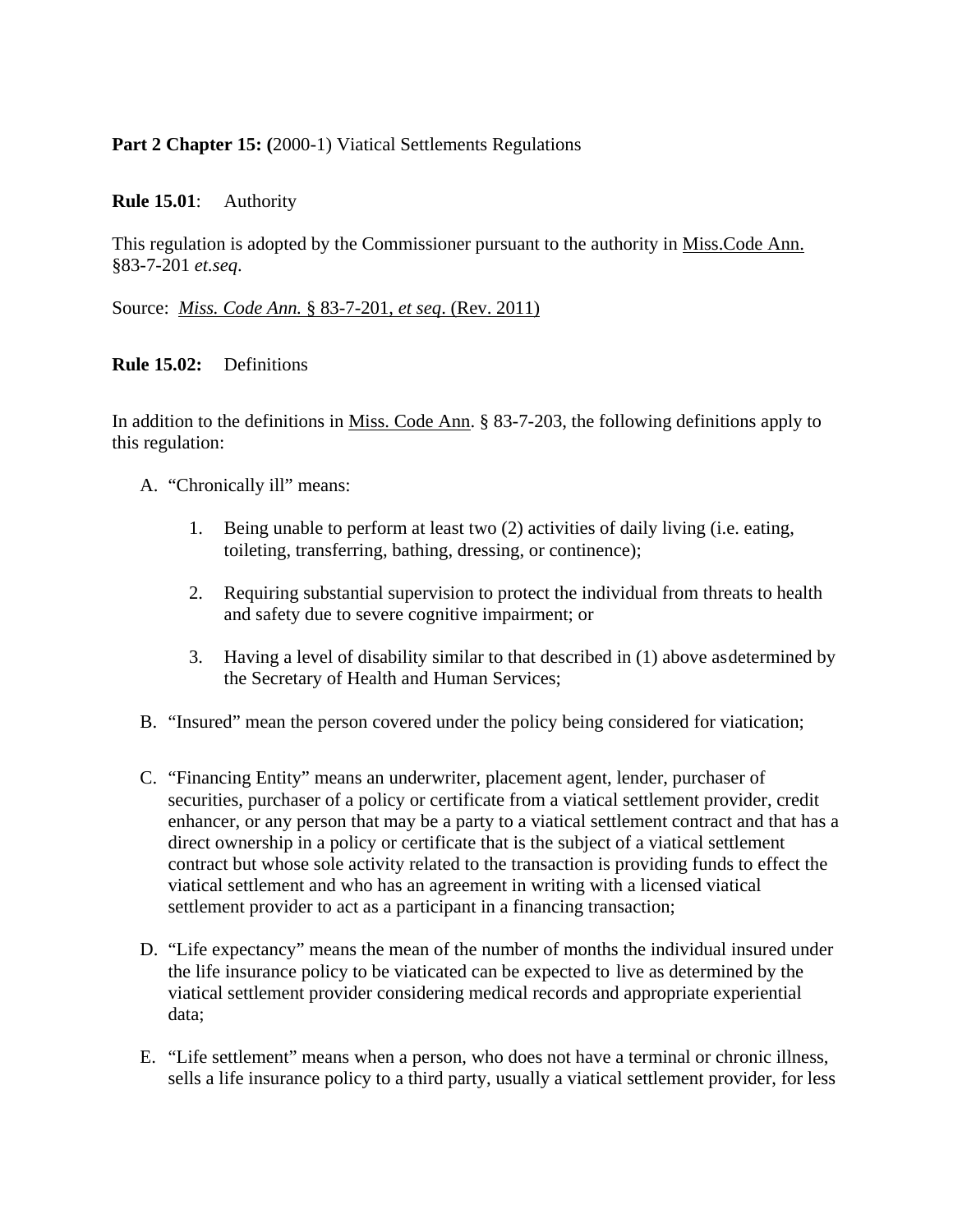than the face value of the policy. For purposes of this regulation and the Viatical Settlements Act there is no difference between a life settlement and a viatical settlement;

- F. "Net death benefit" means the amount of the life insurance policy or certificate to be viaticated less any outstanding debts or liens;
- G. "Patient identifying information" means an insured's address, telephone number, facsimile number, electronic mail address, photograph or likeness, employer, employment status, social security number, or any other information that is likely to lead to the identification of the insured; and
- H. "Terminally ill" means having an illness or sickness that can reasonably be expected to result in death in twenty-four (24) months or less.

#### Source: *Miss. Code Ann.* § 83-7-203 (Rev. 2011)

**Rule 15.03:** License Requirements

- A. In addition to the information required in Miss Code Ann.§ 83-7-205, the Commissioner may ask for other information necessary to determine whether the applicant for a license as a viatical settlement provider, viatical settlement broker, or viatical settlement representative complies with the requirements of Miss. Code Ann .§ 83-7-205.
- B. The application shall be accompanied by a fee specified in Miss. Code Ann .§ 83-7-205 and a current copy of a letter of good standing obtained from the filing officer of the applicant's state of domicile. If a viatical settlement provider, viatical settlement broker or viatical settlement representative fails to pay the renewal fee within the time prescribed, or a viatical settlement provider fails to submit the reports required in of Miss Code Ann.§83-7-205(6), such nonpayment or failure to submit therequired reports shall result in lapse of the license. If a viatical settlement provider has, at the time of renewal, viatical settlements where the insured has not died, it shall do one of the following:
	- 1. Renew or maintain its current license status until the earlier of the following events:
		- a. The date the viatical settlement provider properly assigns, sells, or otherwise transfers the viatical settlements where the insured hasnot died; or
		- b. The date that the last insured covered by viatical settlement transaction has died.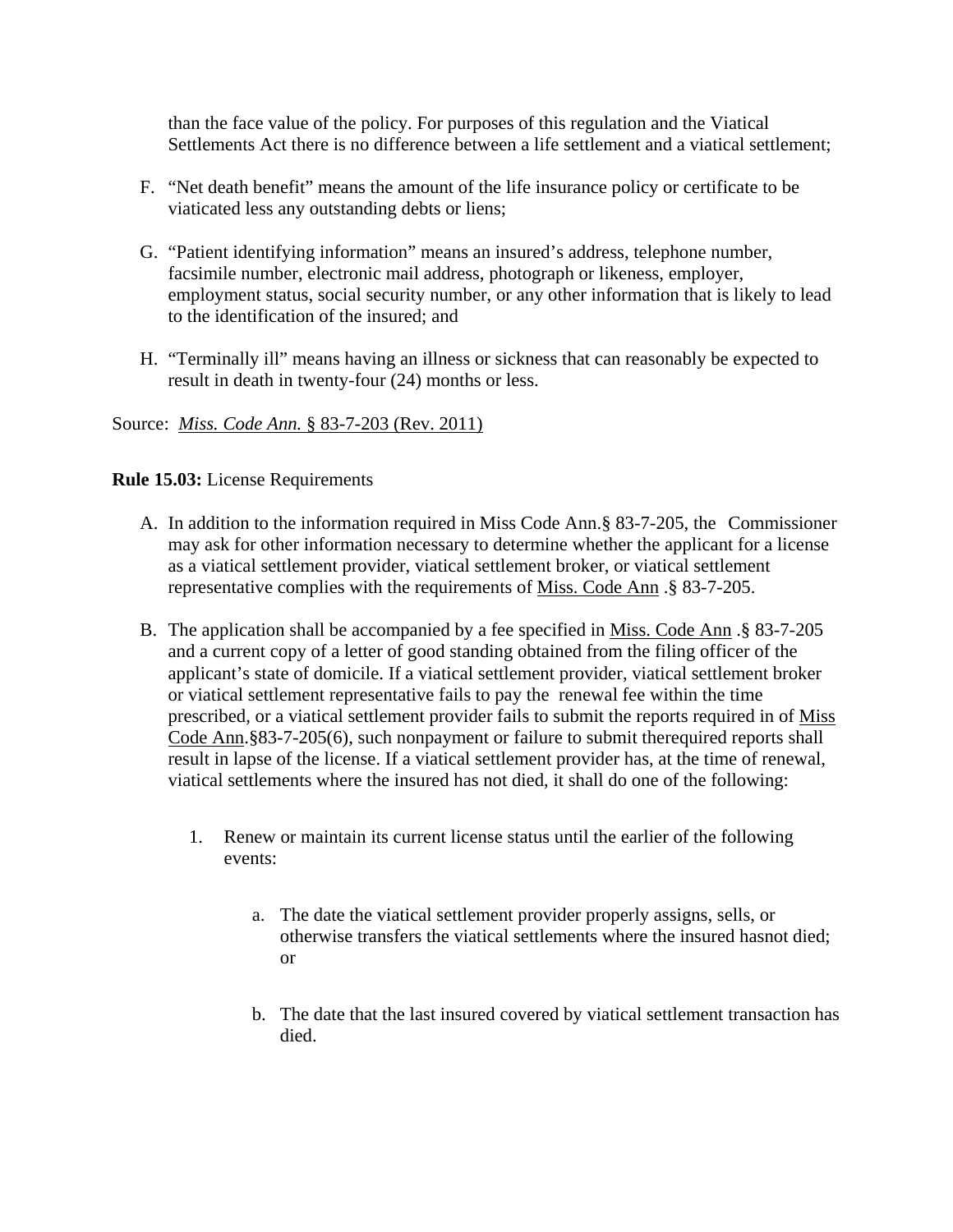- 2. Appoint, in writing, either the viatical settlement provider that entered into the viatical settlement, the broker who received commissions from the viatical settlement, if applicable, or any other viatical settlement provider or broker licensed in this state to make all inquiries to the viator, the viator's designee, regarding health status of the viator or any other matters.
- C. The license issued to a viatical settlement broker or viatical settlement representative shall be a life insurance license.

Source: *Miss. Code Ann.* § 83-7-205 (Rev. 2011)

**Rule 15.04:** Appointment Requirements for Viatical Settlement Representatives

A viatical settlement representative, as defined in Miss. Code Ann. § 83-7-203(2) shallnot solicit a viatical settlement contract without first obtaining an appointment from a licensed viatical settlement provider or licensed viatical settlement broker.

- A. The appointment shall be made on a form required by the Commissioner.
- B. The appointment shall be accompanied by a fee of ten dollars (\$10.00). The appointment may be renewed yearly by payment of a fee of ten dollars (\$10.00). Failure to pay the renewal fee within the prescribed time may result in automatic expiration of the appointment.
- C. If the appointment is revoked by either party, the appointing viatical settlement provider or viatical settlement broker shall notify the Commissioner of the revocation within thirty (30) days.

Source: *Miss. Code Ann.* § 83-7-219 (Rev. 2011)

**Rule 15.05:** Standards for Evaluation of Reasonable Payments

In order to assure that viators receive a reasonable return for viaticating an insurance policy, the following shall be minimum discounts:

|                           | Minimum Percentage            |
|---------------------------|-------------------------------|
|                           | of Face Value                 |
|                           | <b>Less Outstanding Loans</b> |
| Insured's Life Expectancy | Received by Viator            |

| Less than 6 months                  | 80% |
|-------------------------------------|-----|
| At least 6 but less than 12 months  | 70% |
| At least 12 but less than 18 months | 65% |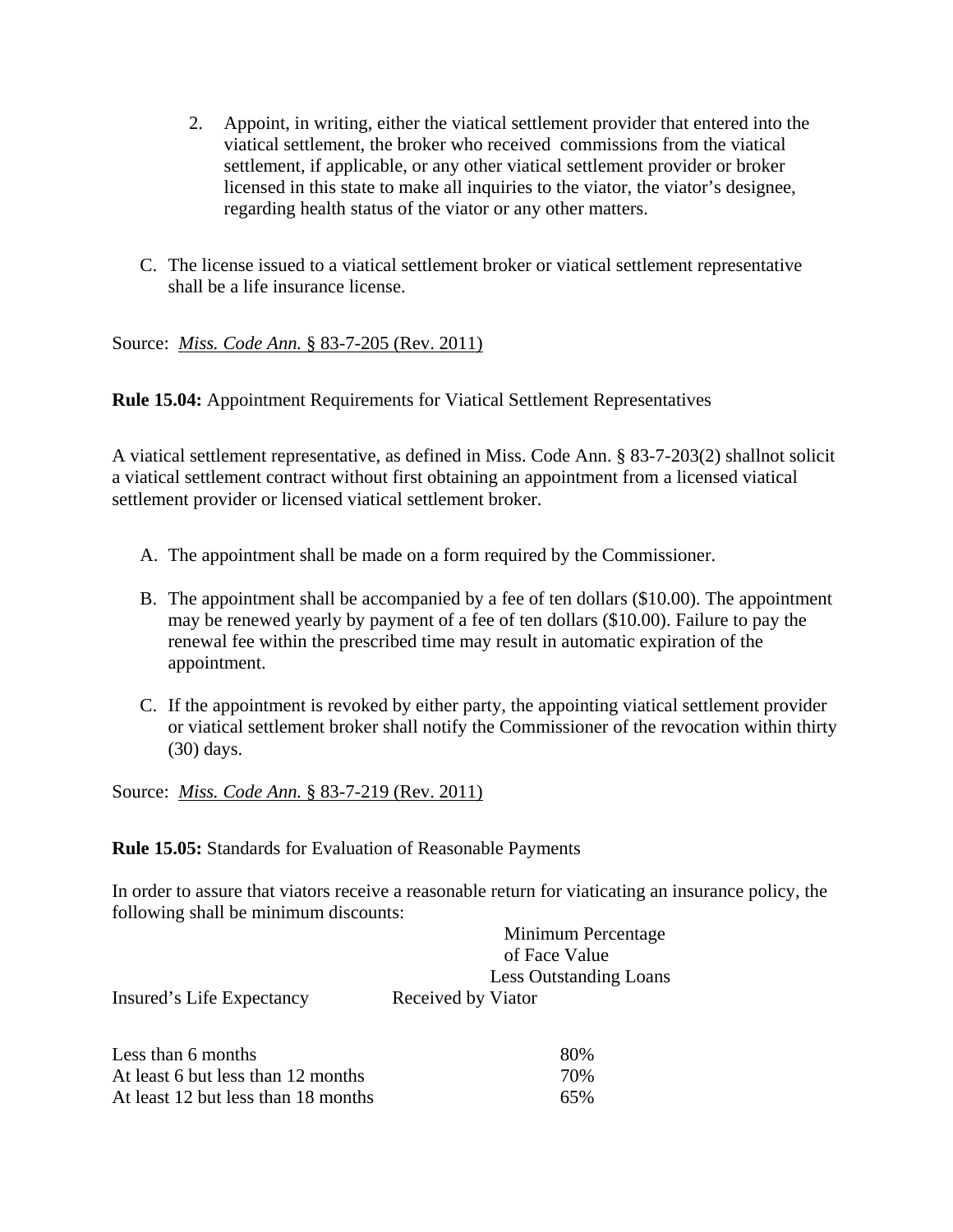| At least 18 but less than 24 months | 60% |
|-------------------------------------|-----|
| At least 24 but less than 30 months | 55% |
| At least 30 but less than 42 months | 50% |

The percentage may be reduced by five percent (5%) for viaticating a policy written by an insurer rated less than the highest [4] categories by A.M. Best, or a comparable ratingby another agency.

#### Source: *Miss. Code Ann.* § 83-7-219 (Rev. 2011)

#### **Rule 15.06:** Reporting Requirement

On March 1 of each calendar year, each viatical settlement provider licensed in this state shall make a report of all viatical settlement transactions where the viator is a resident of this state and for all states in the aggregate containing the following information for the previous calendar year:

- A. For viatical settlements contracted during the reporting period:
	- 1. Date of viatical settlement contract;
	- 2. Viator's state of residence at the time of the contract;
	- 3. Mean life expectancy of the insured at time of contract in months;
	- 4. Face amount of policy viaticated;
	- 5. Net death benefit viaticated;
	- 6. Estimated total premiums to keep policy in force for mean life expectancy;
	- 7. New amount paid to viator;
	- 8. Source of policy (B-Broker, D-Direct Purchase; SM-Secondary Market);
	- 9. Type of coverage (I-Individual or G-Group)
	- 10. Within the contestable or suicide period, or both, at the time of viatical settlement (yes or no);
	- 11. Primary ICD Diagnosis Code, in numeric format, as defined by the International classification of diseases, as published by the U.S. Department of Health and Human Services; and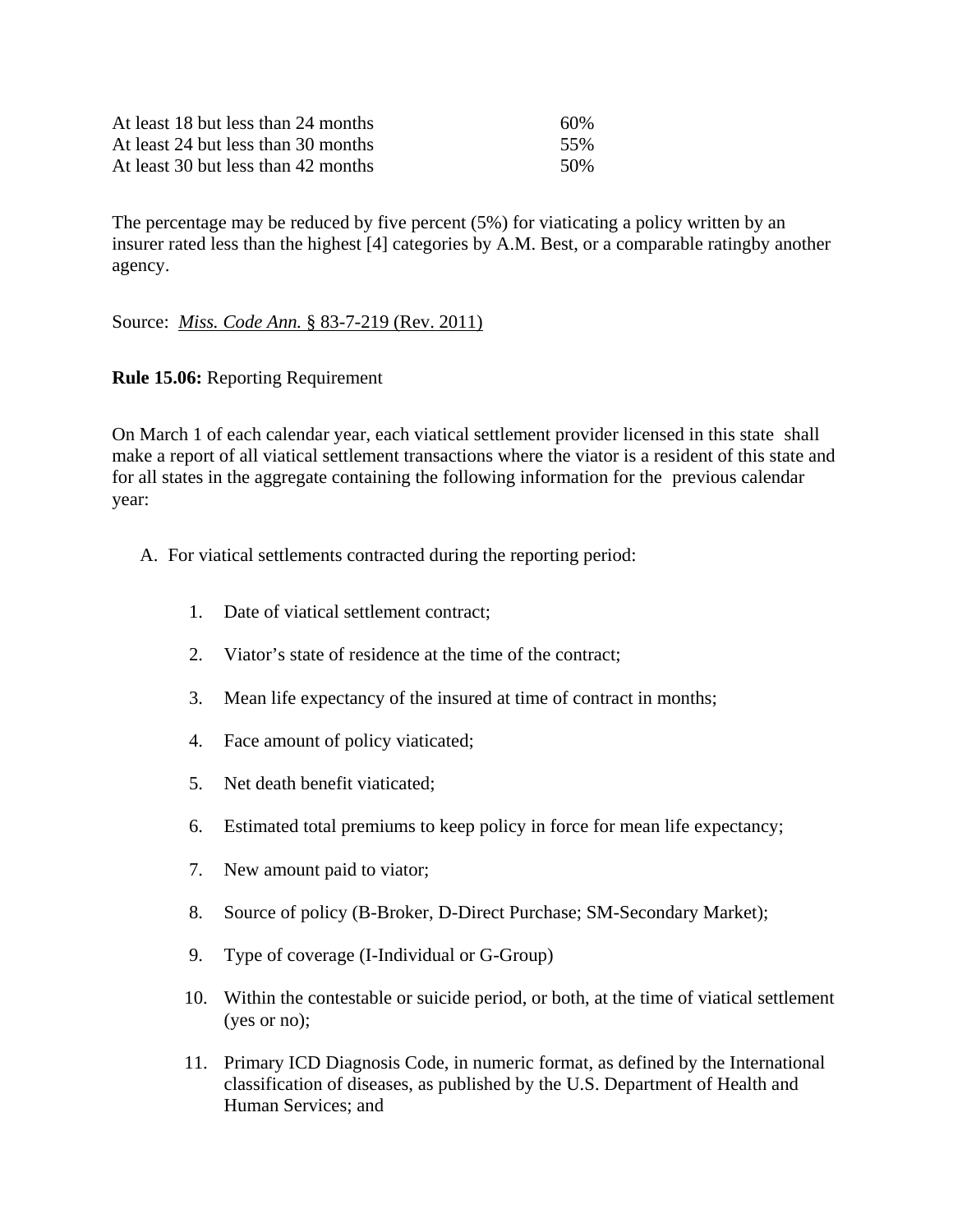- 12. Type of funding (I-Institutional; P-Private)
- B. For viatical settlements where death has occurred during the reporting period:
	- 1. Date of viatical settlement contract;
	- 2. Viator's state of residence at the time of the contract;
	- 3. Mean life expectancy of the insured at time of contract in months;
	- 4. Net death benefit collected;
	- 5. Total premiums paid to maintain the policy (WP- Waiver of Premium; NA-Not Applicable);
	- 6. New amount paid to viator;
	- 7. Primary ICD Diagnosis Code, in numeric format, as defined by the International Classification of Diseases, as published by the U.S. Department of Health and Human Services;
	- 8. Date of death;
	- 9. Amount of time between date of contract and the date of death in months;
	- 10. Difference between the number of months that passed between the date of contract and the date of death and the mean life expectancy in months as determined by the reporting company;
	- 11. Name and address of each viatical settlement broker through whom the reporting company purchased a policy from a viator who resided in this state at the time of contract;
	- 12. Number of policies reviewed and rejected; and
	- 13. Number of policies purchased in the secondary market as a percentage of total policies purchased.

#### Source: *Miss. Code Ann.* §§ 83-7-211; 83-7-219 (Rev. 2011)

**Rule 15.07:** General Rules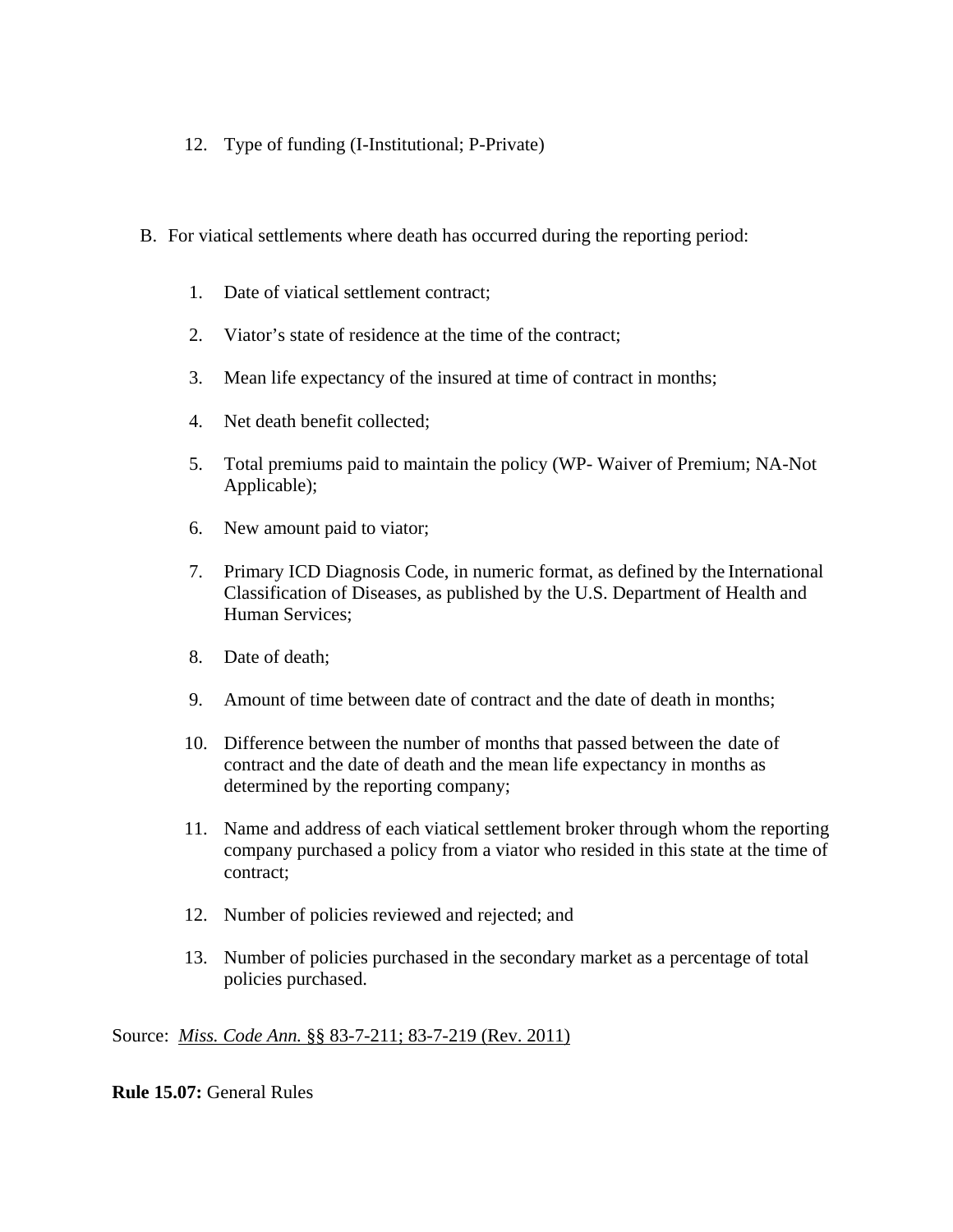- A. With respect to policies containing a provision for double or additional indemnity for accidental death, the additional payment shall remain payable to the beneficiary last named by the viator prior to entering into the viatical settlement contract, or to such other beneficiary, other than the viatical settlement provider, as the viator may thereafter designate, or in the absence of a beneficiary, to the estate of the viator.
- B. Pursuant to Miss. Code Ann. § 83-7-217(4) the viatical settlement provider shall pay the proceeds of the viatical settlement to an escrow or trust account in a state or federally chartered financial institution whose deposits are insured by the Federal Deposit Insurance Corporation (FDIC) within two business days of receiving the documents that effect the transfer of the insurance policy.
- C. Payment of the proceeds to the viator pursuant to a viatical settlement shall be made in a lump sum except where the viatical settlement provider has purchased an annuity or similar financial instrument issued by a licensed insurance companyor bank, or an affiliate of either. Retention of a portion of the proceeds by the viatical settlement provider or escrow agent is not permissible.
- D. A viatical settlement provider, viatical settlement broker or viatical settlement representative shall not discriminate in the making or solicitation of viatical settlements on the basis of race, age, sex, national origin, creed, religion, occupation, marital or family status or sexual orientation, or discriminate between viators with dependents and without.
- E. A viatical settlement provider, viatical settlement broker or viatical settlementrepresentative shall not pay or offer to pay any finder's fee, commission or other compensation to any insured's physician, or to an attorney, accountant or other person providing medical, legal or financial planning services to the viator, or to any other person acting as an agent of the viator with respect to the viaticalsettlement.
- F. A viatical settlement provider shall not knowingly solicit investors who have treated or have been asked to treat the illness of the insured whose coverage would be the subject of investment.
- G. Advertising standards:

 Advertising related to the viatical settlement shall be truthful and notmisleading by fact or implication. The form and content of an advertisement of a viatical settlement contract, product, or service shall be sufficiently complete and clear so as to avoid deception. It shall not have the capacity or tendency to mislead or deceive. Whether an advertisement has the capacity or tendency to mislead or deceive shall be determined by the Commissioner from the overall impression that the advertisement may reasonably be expected to create upon a person of average education or intelligence within the segment of the public to which it is directed.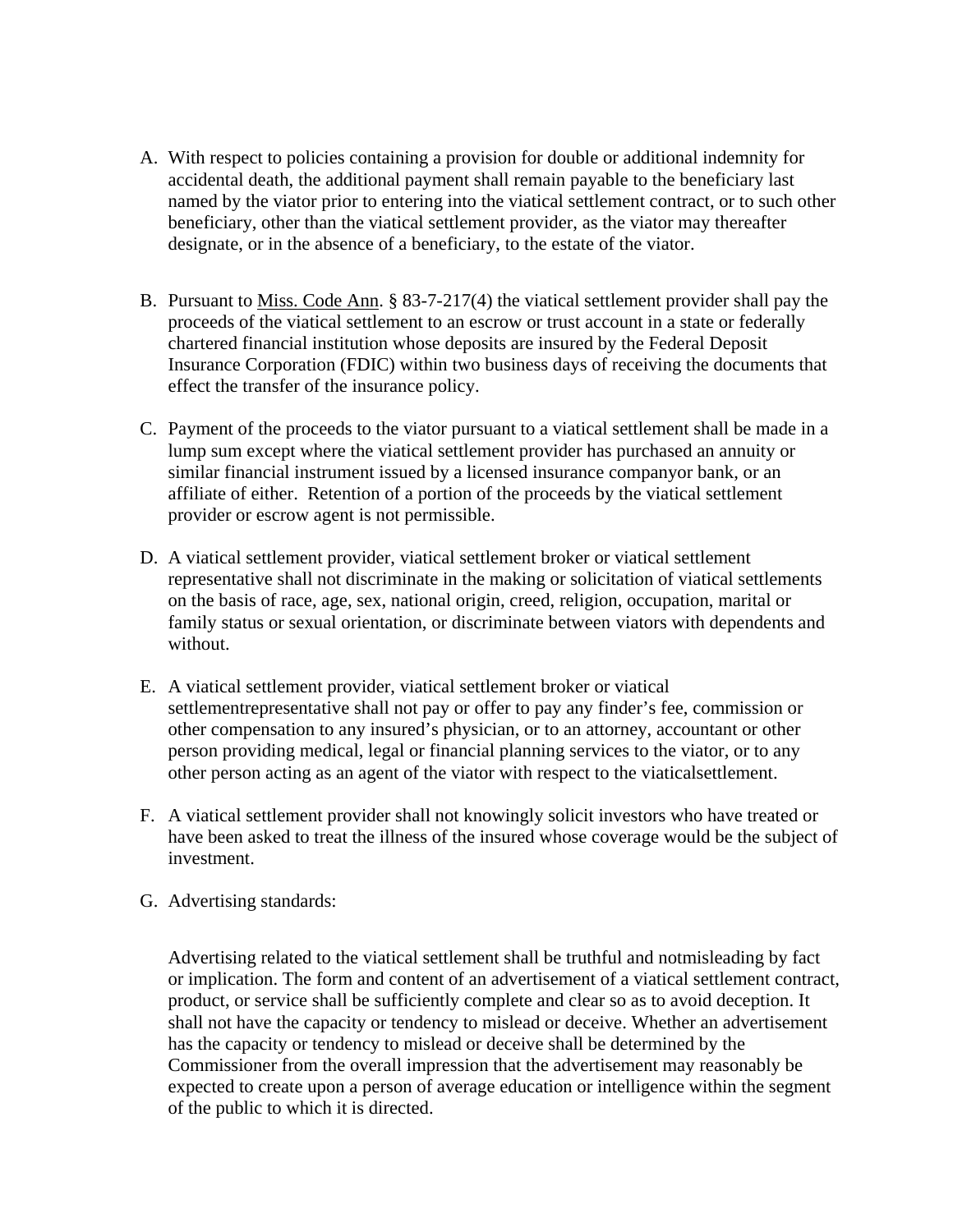- 1. If the advertiser emphasizes the speed with which the viatication will occur, the advertising must disclose the average time frame from completed application to the date of offer and from acceptance of the offer to receipt of the funds by the viator.
- 2. If the advertising emphasizes the dollar amounts available to viators, the advertising shall disclose the average purchase price as a percent of face value obtained by viators contracting with the advertiser during the past six (6) months.
- 3. An advertisement may not represent that a viatical settlement purchase agreement is guaranteed by any insurance guaranty fund.
- 4. An advertisement shall not make unfair or incomplete comparisons of insurance policies, benefits, dividends or rates. An advertisement shall not disparage insurers, insurance producers, policies, services or methods of marketing.
- 5. An advertisement shall not use a trade name, group designation, name of the parent company of the viatical settlement provider, name of a particular division of the viatical settlement provider, service mark, slogan, symbol, or other device or reference without disclosing the name of the viatical settlement provider, if the advertisement would have the capacity or tendency to mislead or deceive as to the true identity of the viatical settlement provider, or create the impression that a company other than the viatical settlement provider would have any responsibility for the financial obligation under a viatical settlement contract or viatical settlement purchase agreement.
- 6. A provider may not use any terminology, logo, or words so similar to the name of a governmental agency or governmental program as to have the tendency to confuse, deceive, or mislead a prospective viator. Further, a provider shall not use an advertisement that would create the impression that a division or agency of the state or federal government endorses, approves, or favors the provider, the financial condition or business practices of the provider, agents for the provider, or the merits of any viatical settlement contract.
- 7. Each viatical settlement provider shall file with the Commissioner with its annual statement a certificate of compliance executed by an authorized officer of the viatical settlement provider stating that to the best of his or her knowledge, information and belief, the advertisements that were disseminated or seen or heard in this state by or on behalf of the viatical settlement provider during the preceding statement year complied or were made to comply in all respects with the provisions of this regulation and Miss. Code Ann.§ 83-7-215(3).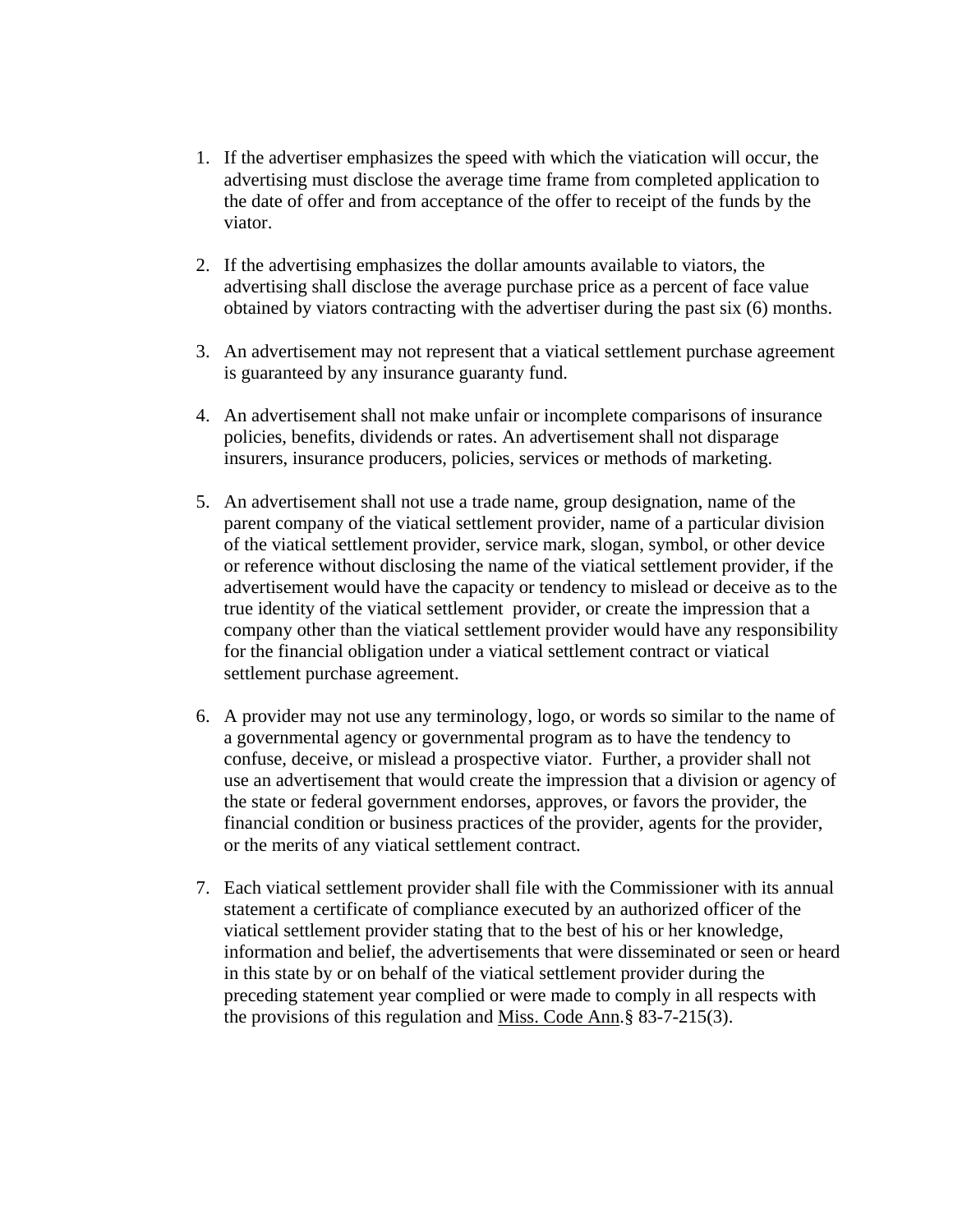- H. If a viatical settlement provider enters into a viatical settlement that allows the viator to retain an interest in the policy, the viatical settlement contract shall contain the following provisions;
	- 1. A provision that the viatical settlement provider will affect the transfer of the amount of the death benefit only to the extent or portion of the amount viaticated. Benefits in excess of the amount viaticated shall be paid directly to the viator's beneficiary by the insurance company;
	- 2. A provision that the viatical settlement provider will, upon acknowledgment of the perfection of the transfer, either;
		- a. Advise the insured, in writing, that the insurance company hasconfirmed the viator's interest in the policy; or
		- b. Send a copy of the instrument sent from the insurance company to the viatical settlement company that acknowledges the viator's interest in the policy; and
	- 3. A provision that apportions the premiums to be paid by the viatical settlement company and the viator. It is permissible for the viaticalsettlement contract to specify that all premiums shall be paid by theviatical settlement company. The contract may also require that the viator reimburse the viatical settlement provider for the premiums attributable to the retained interest.
- I. Viatical settlement contracts and purchase agreement forms and applications for viatical settlements, regardless of the form of transmission, shall contain the following statement or a substantially similar statement: "Any person who knowingly presents false information in an application for insurance or viatical settlement contract or viatical settlement purchase agreement may be guilty of a crime and prosecuted under state law."

## Source: *Miss. Code Ann.* § 83-7-219 (Rev. 2011)

#### **Rule 15.08**: Disclosure

- A. A disclosure document containing the disclosures required in Miss Code Ann. § 83-7-215 and this regulation shall be provided before or concurrent with taking anapplication for a viatical settlement contract. Said disclosure document shall contain all of the disclosures listed in Appendix A.
- B. The disclosure document shall contain the following language: "All medical, financial or personal information solicited or obtained by a viatical settlementcompany or viatical settlement broker about a viator and insured, including the viator and insured's identity or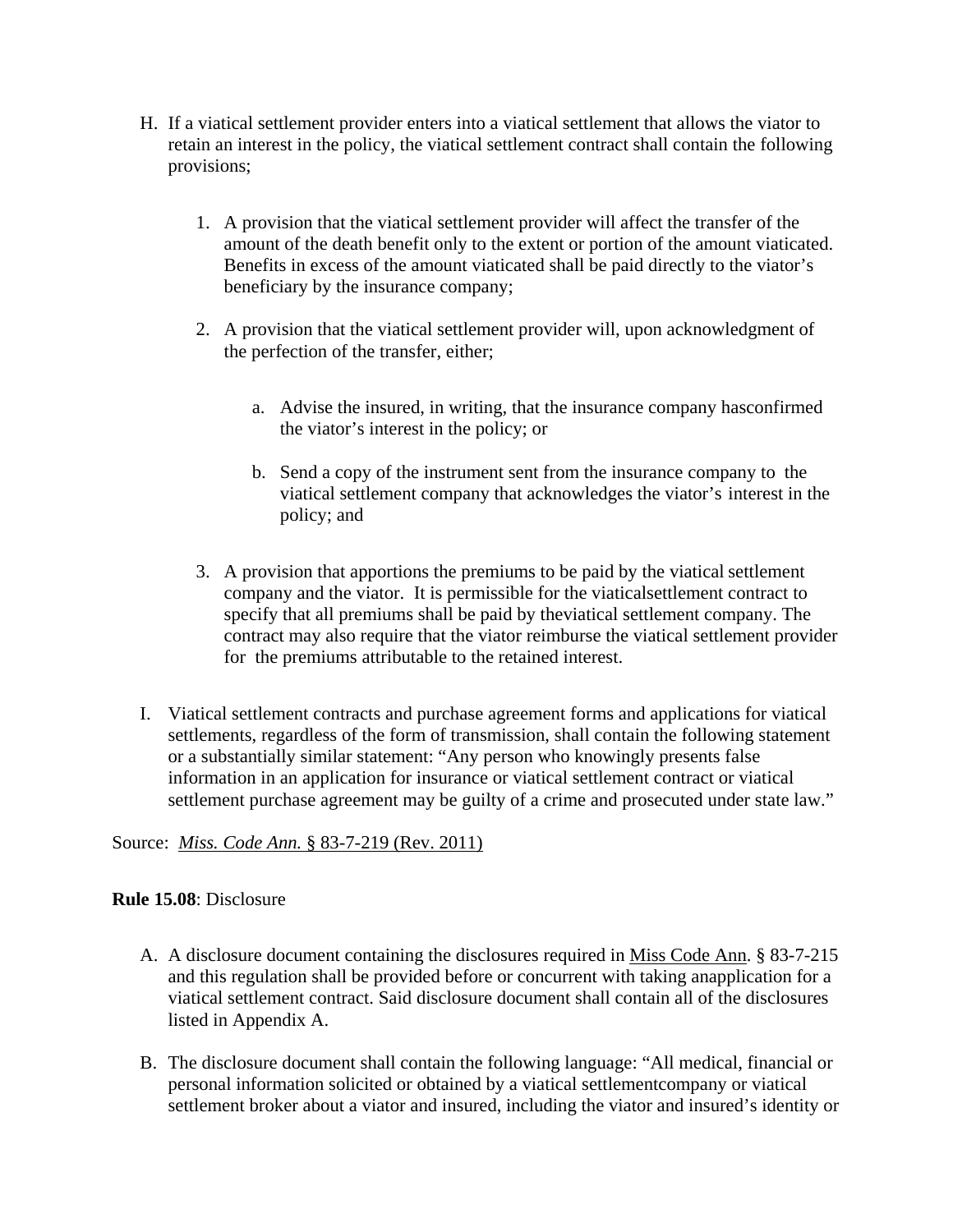the identity of family members, a spouse or a significant other, is confidential." The information shall not be disclosed in anyform to any person, unless disclosure:

- 1. Is necessary to effect the viatical settlement between the viator and theviatical settlement provider; and
- 2. The viator and insured have provided prior written consent to thedisclosure; or
- 3. Is provided in response to an investigation by the Commissioner or anyother governmental officer or agency.
- C. The disclosure shall include advising the viator and insured that the information may be provided to financing entities including individual and institutionalpurchasers.

## Source: *Miss. Code Ann.* §§ 83-7-215; 83-7-219 (Rev. 2011)

## **Rule 15.09:** Prohibited Practices

- A. A viatical settlement provider, viatical settlement broker, or viatical settlementrepresentative shall not provide patient identifying information to any person, unless the insured and viator provide written consent to the release of theinformation at or before the time of the viatical settlement transaction pursuant to Section 8B.
- B. A viatical settlement provider, viatical settlement broker, or viatical settlement representative shall obtain from a person that is provided with patient identifying information a signed affirmation that the person or entity will not further divulge the information without procuring the express, written consent of the insured for the disclosure. Notwithstanding the foregoing, if a viatical settlement provider, viatical settlement broker or viatical settlement representative is served with a subpoena and, therefore, compelled to produce records containing patient identifying information, it shall notify the viator and the insured in writing at their last known addresses within five (5) business days after receiving notice of the subpoena.
- C. A viatical settlement provider shall not act also as a viatical settlement broker, whether entitled to collect a fee directly or indirectly, in the same viatical settlement.
- D. A viatical settlement broker shall not, without the written agreement of the viatorobtained prior to performing any services in connection with a viatical settlement, seek or obtain any compensation from the viator.
- E. A viatical settlement provider shall not use a longer life expectancy than is realistic in order to reduce the payout to which the viator is entitled.

Source: *Miss. Code Ann.* § 83-7-219 (Rev. 2011)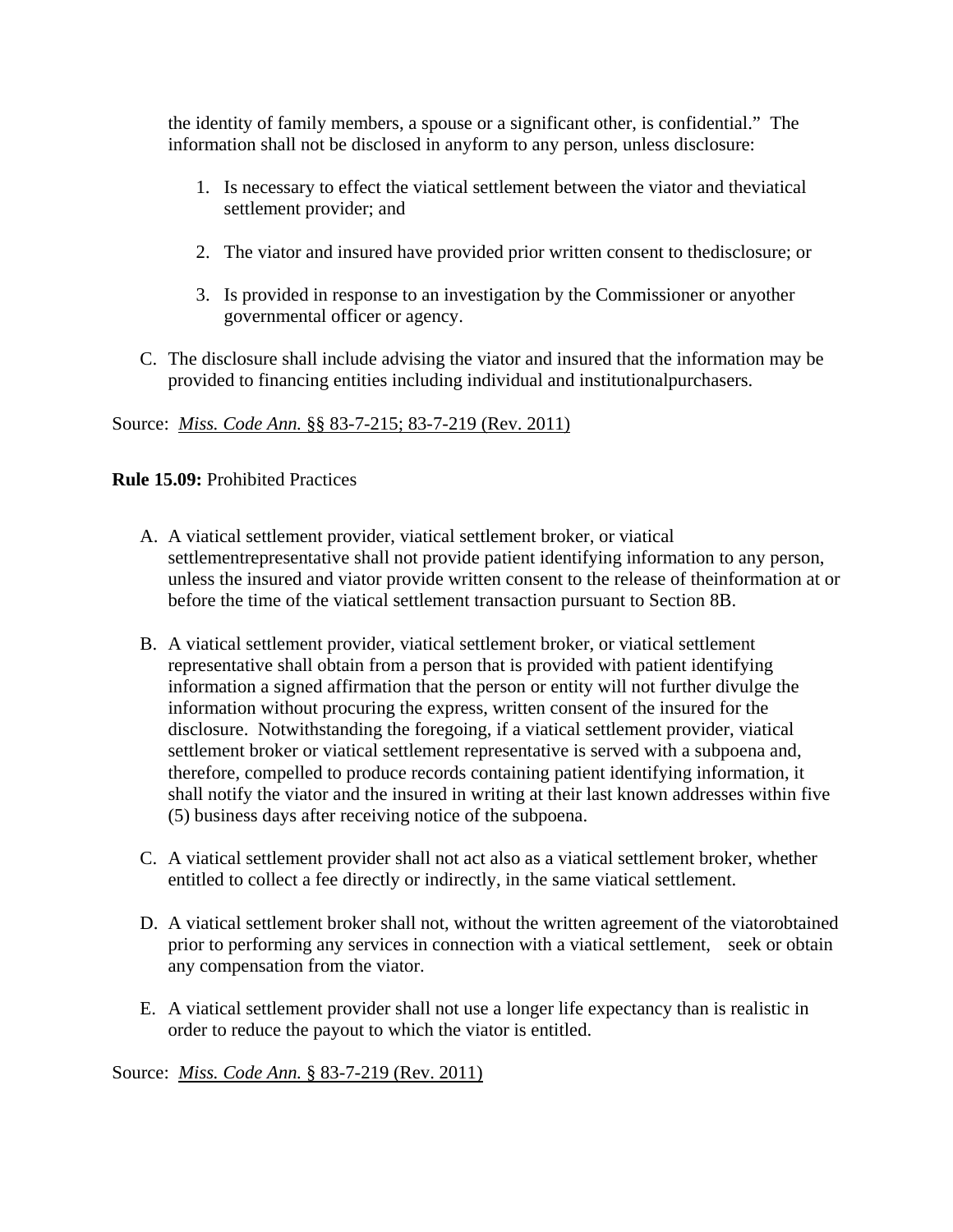## **Rule 15.10:** Insurance Company Practices

- A. Life insurance companies authorized to do business in this state shall respond to a request verification of coverage from a viatical settlement provider or a viaticalsettlement broker within thirty (30) calendar days of the date a request is received, subject to the following conditions:
	- 1. A current authorization consistent with applicable law, signed by the policy owner or certificate holder, accompanies the request;
	- 2. In the case of an individual policy, submission of a form substantially similar to Appendix B, which has been completed by the viatical settlement provider or the viatical settlement broker in accordance with the instructions on the form.
	- 3. In the case of group insurance coverage:
	- 4. Submission of a form substantially similar to Appendix C, which has been completed by the viatical settlement provider or viatical settlement broker in accordance with the instructions on the form, and
	- 5. Which has previously been referred to the group policy holder and completedto the extent the information is available to the group policy holder.
- B. Nothing in this section shall prohibit a life insurance company and a viaticalsettlement provider or a viatical settlement broker from using anotherverification of coverage form that has been mutually agreed upon in writing inadvance of submission of the request.
- C. A life insurance company may not charge a fee for responding to a request forinformation from a viatical settlement provider or viatical settlement broker incompliance with this section in excess of any usual and customary charges tocontract holders, certificate holders or insureds for similar services.
- D. The life insurance company may send an acknowledgment of receipt of therequest for verification of coverage to the policy owner or certificate holder and, where the policy owner or certificate owner is other than the insured, to the insured. The acknowledgment may contain a general description of any accelerated death benefit that is available under a provision of or rider to thelife insurance contract.

#### Source: *Miss. Code Ann.* § 83-7-219 (Rev. 2011)

#### **Rule 15.11:** Effective Date

This regulation is effective August 1, 2000. A viatical settlement provider, viatical settlement broker or viatical settlement representative transacting business in this state may continue to do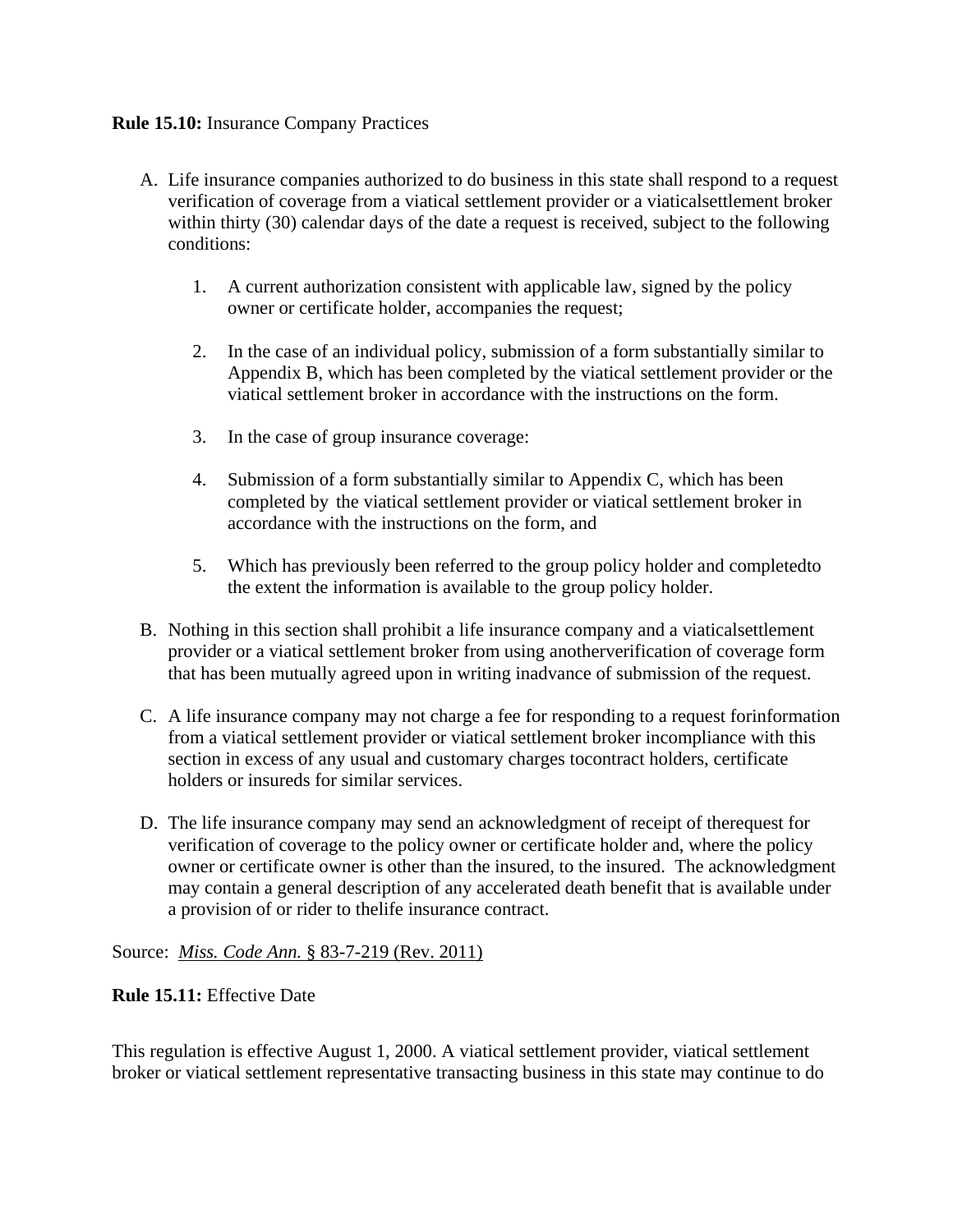so pending approval of the provider, broker or representative's application for a license as long as the application is filed with the commissioner by July 1, 2000.

Source: *Miss. Code Ann.* § 25-43-3.113 (Rev. 2010)

**Rule 15.12:** Appendix A- Disclosure Form

APPENDIX A

## **Selling Your Life Insurance Policy**

Today it is possible for you to sell your life insurance policy to someone else (a viatical settlement provider) for an immediate cash payment. This financial arrangement, known as a viatical settlement, is best suited for people who are living with an immediate life-threatening illness and facing tough financial choices. A viatical settlement may also be beneficial for individuals who do not have a terminal or chronic illness, but wish to sell the policy for other reasons including, changed needs of dependents, wanting to reduce premiums, and cash for meeting expenses.

It may not always be in your best interest to sell you life insurance policy. Before you take action, you want to be sure you understand:

What future benefits you may lose What other options may be available

Selling you life insurance policy is a complex financial arrangement. This guide will help you make an informed decision.

We recommend that you:

- A. Evaluate your needs
- B. Check all your options
- C. Understand how the process works
- D. Know your rights
- E. Check with the Mississippi Insurance Department

#### **Step 1. Evaluate your needs**

Before you sell your policy and give up valuable insurance protection, think about whether your need for life insurance has changed since you bought the policy. If it hasn't, selling you policy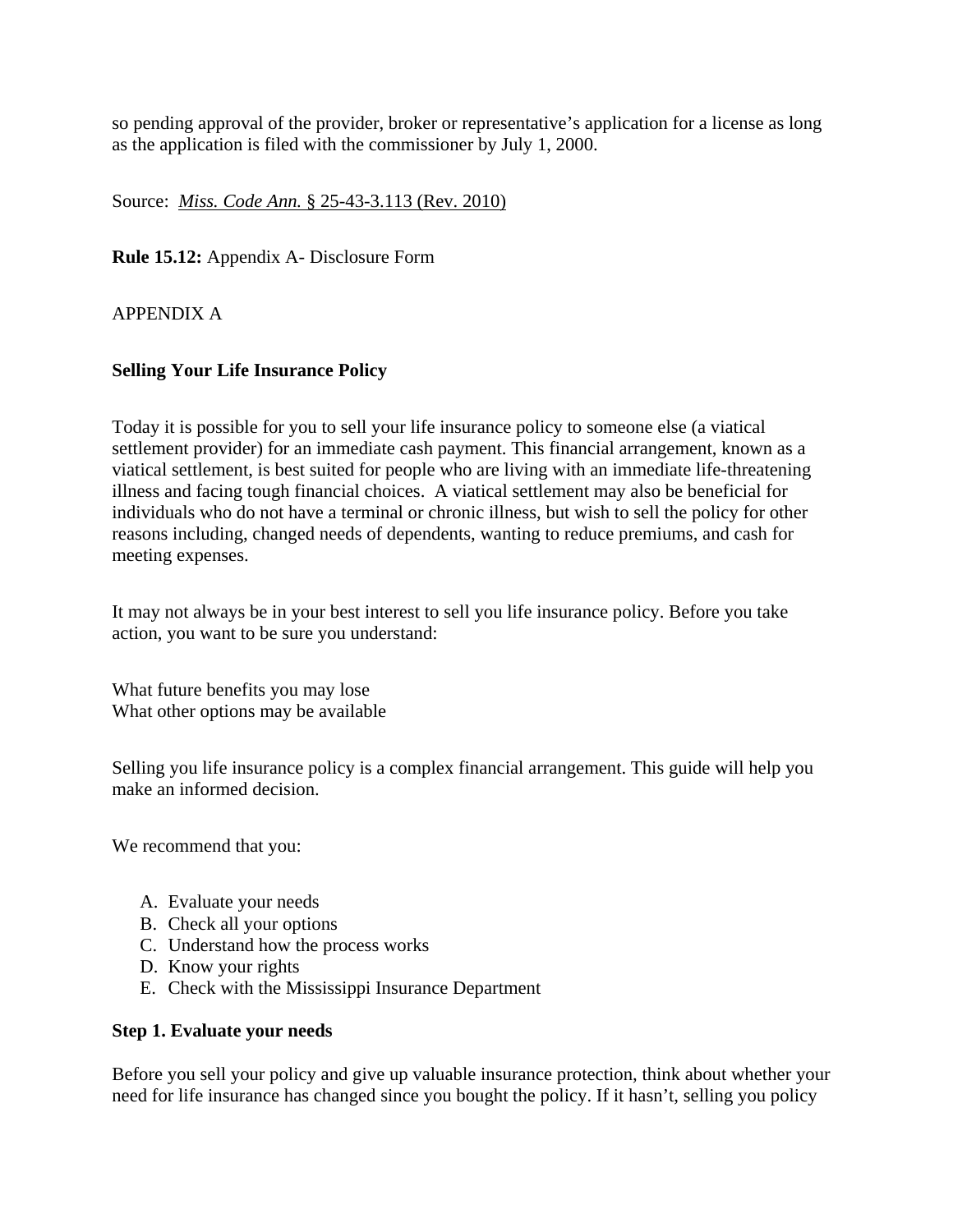may not be the right choice. If you sell your policy now, your beneficiaries **will not** be paid a benefit at your death.

If you sell your policy now, remember premiums go up a lot as you grow older. You may not want to pay the higher cost to replace your coverage later.

## **Step 2. Check all of your options**

Your may be able to get the cash you need now without selling your policy:

## **A. Policy Cash Values**

 Contact your current life insurance agent or company to see if you have any cash value in your policy. Ask if you can:

 borrow from the cash value and still keep the insurance in force, cancel the policy for its current cash value, use the cash value as collateral to get a loan from a financial institution.

Your insurance company must tell you about your options if you ask.

## **B. Accelerated Death Benefits**

Find out if your policy has an "accelerated death benefit." It may be your best option.

 Many life insurance policies do have an accelerated death benefit. With that benefit, policy holders who are terminally ill, affected with certain diseases or permanently confined in a nursing home can access 50% or more of a policy's death benefit while still living. An accelerated death benefit could pay you a large part of your policy's death benefit and you could keep your policy.

 A very important feature of the accelerated benefit is that when the policy holder dies, the beneficiaries get the remaining death benefit. This means that eventually 100% of the policy benefits will be paid out either to the insured or the beneficiary.

#### **C. Other Considerations**

 Think about what it will mean if you do sell your policy. Check out the tax implications. Not all proceeds from a viatical settlement are tax-free.

 Find out if creditors could claim any of the money you would get from a viatical settlement.

 Find out if you will lose any public assistance benefits such as Medicaid or other government benefits if you accept a cash settlement for your life insurance.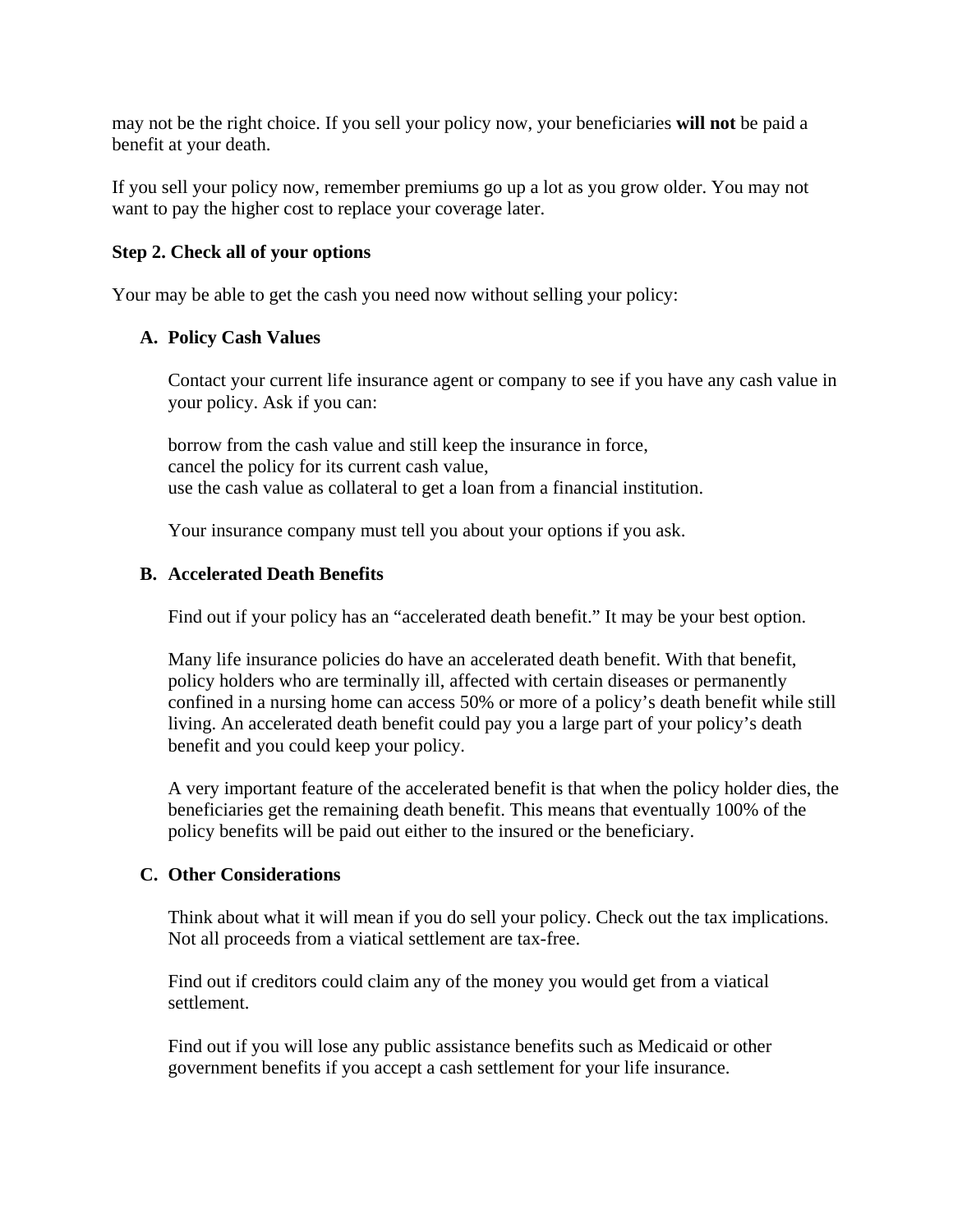## **D. Comparison Shop**

 To learn the market value of your policy, it's a good idea to contact three to five viatical settlement providers. Or you could use a viatical settlement broker who would contact several viatical settlement providers for you. Your financial advisor can help you decide whether to work with a viatical settlement provider or through a viatical settlement broker.

## **E. Summary**

 Everyone's financial situation is different. A viatical settlement may or may not be the best approach for you. Check it out for yourself. We recommend that you ask an advisor who is qualified to review your finances to help you review your options.

## **Step 3. How the process works**

If you decide to sell your life insurance policy to a viatical settlement provider, you will enter into a viatical settlement agreement with the provider. You, the seller, agree to accept a cash payment for your policy. The amount will be less than the face amount the policy would pay upon your death. (For example, you might agree to accept a \$75,000 cash payment for a \$100,000 policy)

The viatical settlement provider buying your policy:

- A. becomes the new owner of your policy,
- B. names the beneficiary,
- C. collects the full death benefit when you die,
- D. begins paying premiums on the policy, and
- E. may sell your policy again.

There are four basic phases required to complete a viatical transaction:

## **A. Phase 1—Qualifying to sell your policy (underwriting)**

 The viatical settlement provider will need information about you before making an offer. Usually it will take some preliminary information from you over the phone and send you this paperwork to sign:

 A medical release form so the viatical settlement provider can get and review your medical records an authorization form to contact your insurance company to confirm benefit, premium, and ownership of your policy.

 To avoid delays, it's important that you give complete and accurate information about your medical history.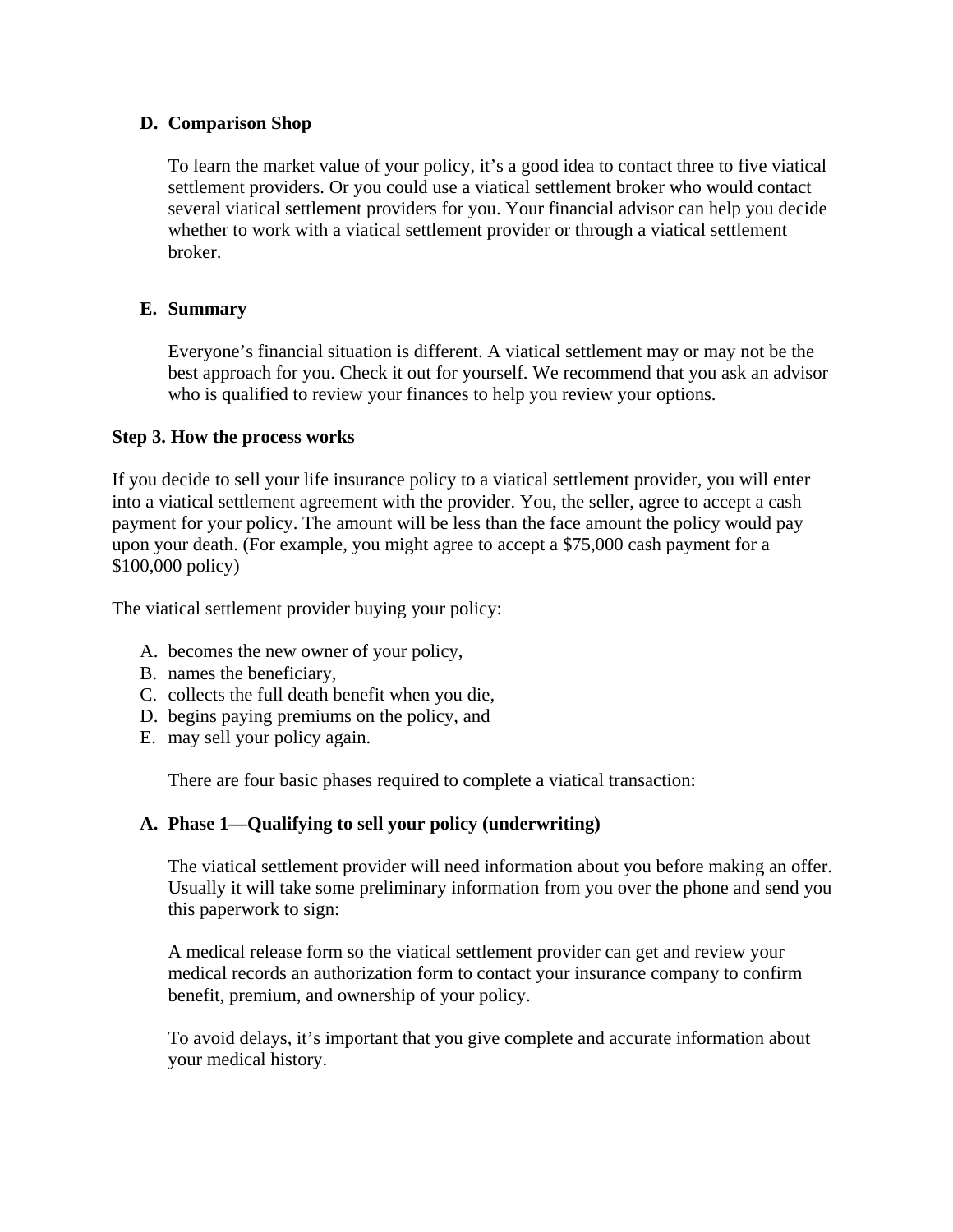If you apply with more than one viatical settlement provider, each will contact your doctor for medical records and your insurance company for policy information.

## **B. Phase 2—Calculating the offer**

 The viatical settlement provider uses the information it gets in the underwriting phase to make an offer. To develop an offer, a viatical settlement provider takes into account various factors including:

- 1. Estimated life expectancy and medical condition of the insured. Generally, the shorter the life expectancy of the insured, the more the viatical settlement provider will offer for the policy.
- 2. The amount of life insurance coverage.
- 3. Loans or advances, if any, previously taken against the policy.
- 4. Amount of premiums necessary to keep the life insurance policy in force.
- 5. The rating of the issuing insurance company.
- 6. Prevailing interest rates.
- 7. The minimum payment required by Mississippi Insurance Regulation.

## **C. Phase 3—Closing the agreement**

 If you accept an offer, a closing package is forwarded to you, the seller, for approval and signature. Closing documents typically include an offer letter, a viatical settlement contract, and the forms the insurance company needs to transfer ownership of the policy to the viatical settlement provider.

 The closing documents are then returned to the viatical settlement provider for its signature.

 The viatical settlement provider will put the cash payment owed to you in escrow, if required, and send the signed insurance change forms to the insurance company to record the change.

#### **Phase 4.Know your rights**

#### **A. State laws**

 Mississippi provides you with important consumer protections. You'll want to contact the Mississippi Insurance Department if you have any questions about the following consumer protections Mississippi requires:

- 1. A viatical settlement broker or viatical settlement provider arranging viatical settlements must be licensed with the Mississippi Insurance Department.
- 2. The viatical settlement provider buying your policy must keep your identity and medical history confidential unless you give written consent to tell others.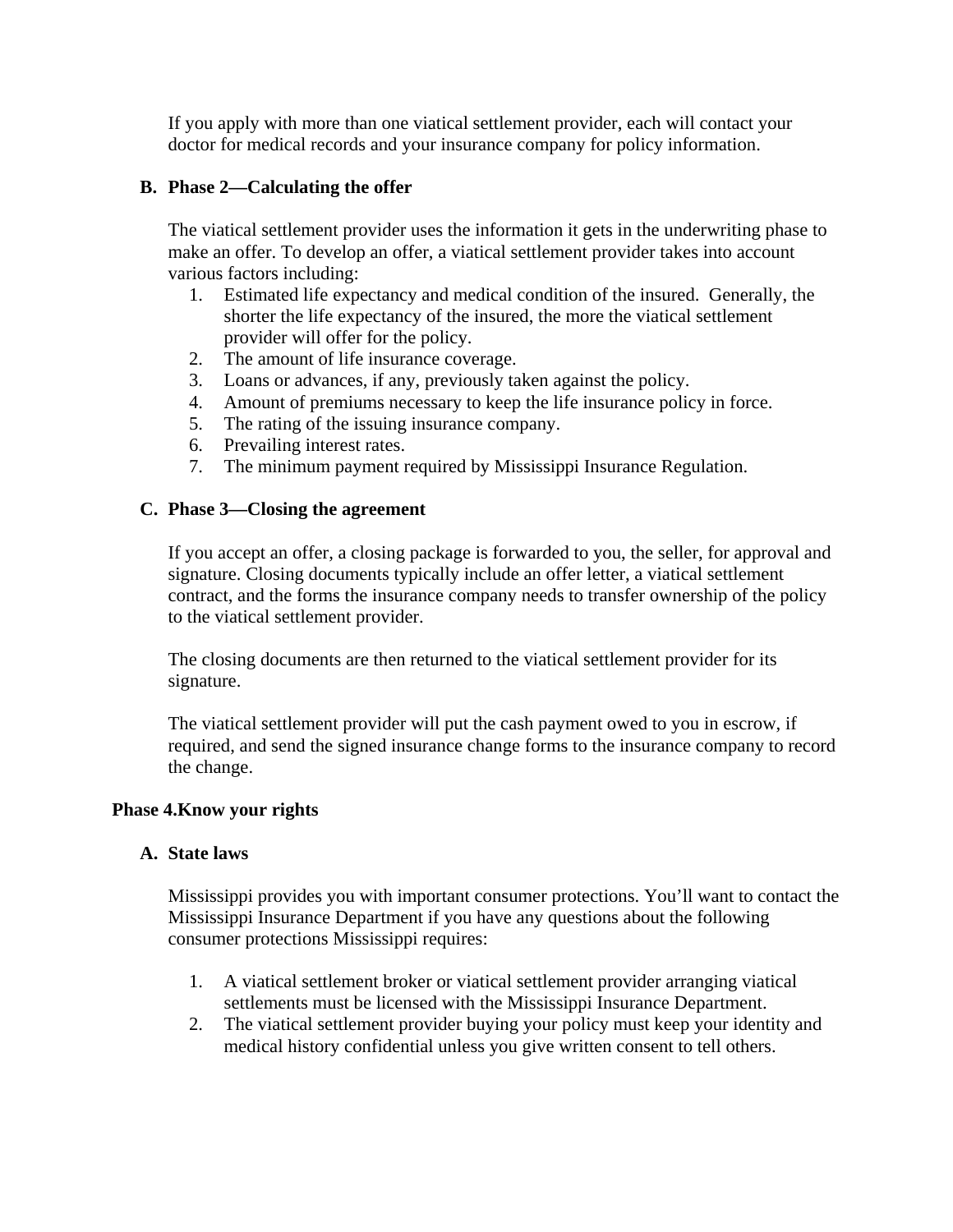- 3. To protect your proceeds, the viatical settlement provider buying your policy must put your money into an escrow account with an independent party during the transfer process.
- 4. You have the right to change your mind about the settlement AFTER you receive the money, provided you return all the money. You have 15 days to review your settlement arrangement.
- 5. The new owners of your policy are limited in how often they may contact you about your health status.

## **B. Federal tax laws**

 Two groups of people may receive benefits from a viatical settlement without owing federal income tax:

- 1. persons who have been diagnosed with a terminal illness and with a life expectancy of 24 months or less; and certain chronically ill individuals.
- 2. If you qualify for this federal tax-free treatment, you also must use a viatical settlement provider that is licensed in the state when you live, or, in states where licensing is not required, that complies with the standards of the National Association of Insurance Commissioners' Viatical Settlements Model Act.

 Remember that, as when interpreting any tax laws, it's always best to check with your own financial advisor.

#### **C. Avoiding Consumer Fraud**

 If you have been contacted by someone who wants you to buy a policy and then sell it immediately, you should contact your Mississippi Insurance Department. You may be a target for fraud.

 If you are asked to buy a life insurance policy for the sole purpose of selling it, you may be participating in fraud.

 If you are asked to invest in a viatical settlement, we recommend you contact the Mississippi Secretary of State's Office to learn more about the issues and risks that migh be involved in such an investment.

#### **Step 5.Check with your state insurance regulator**

#### **A. State Licensing**

 For a complete list of authorized viatical settlement providers, brokers, and their representatives, call the Mississippi Department of Insurance.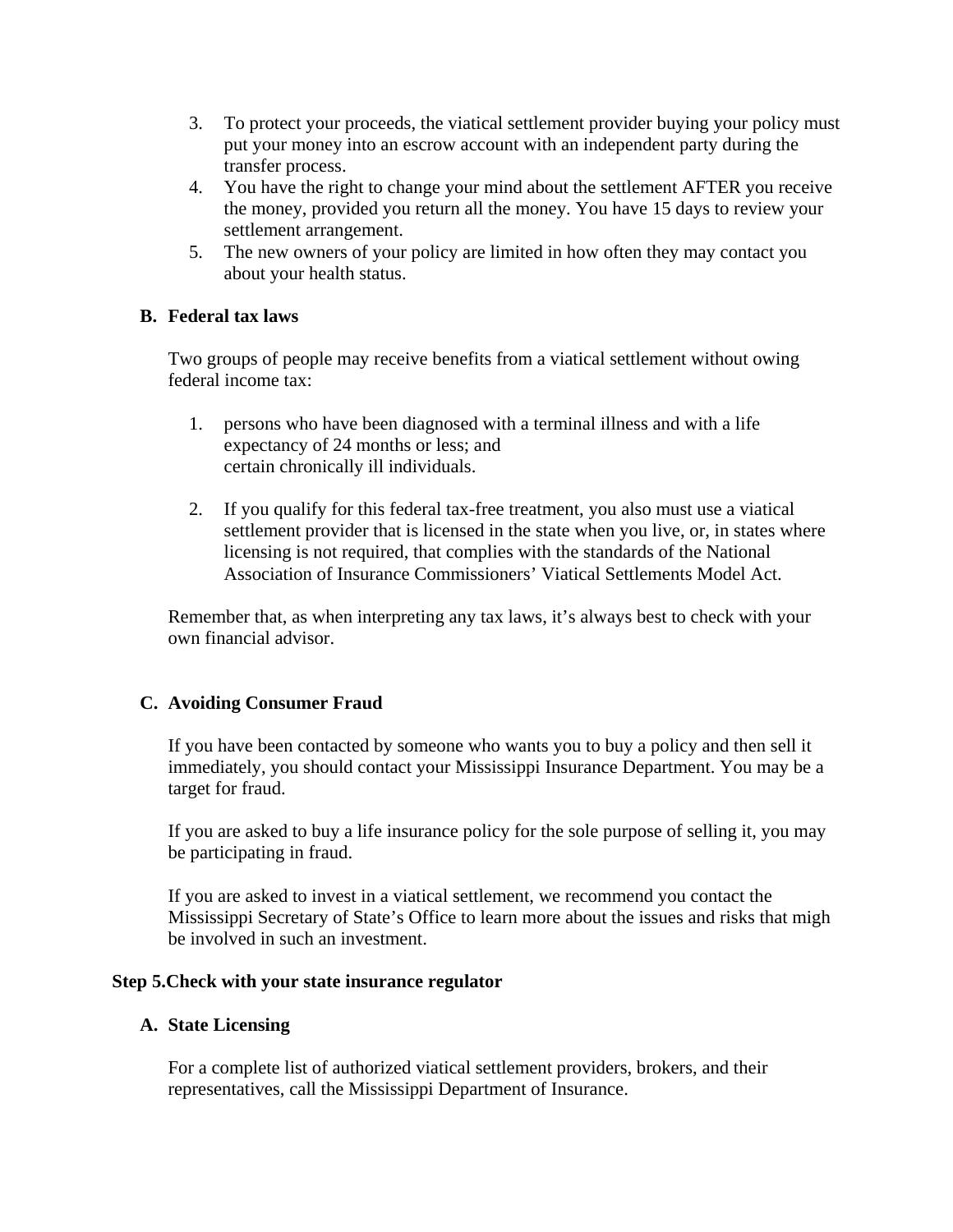## **B. Seller Checklist**

Before you sell your policy be sure you know the answers to these questions

## **C. Evaluating your needs**

 Do you still need life insurance? Do you have dependents who might rely on your life insurance benefits should anything happen to you? If you don't need life insurance protection now, what are the chances you'll need it in the future?

## **D. Current policy benefits**

 Can you borrow from the cash value? Can you cancel the policy for its current cash value? Can you use the cash value as collateral to get a loan from a financial institution? Do you have an accelerated death benefit feature?

## **E. Taxes and other financial considerations**

Is the money you get from selling the policy taxable?

Will the money you get from selling the policy affect your eligibility for government benefits?

 Do you need the advice of a tax or estate planning specialist before you decide to sell our policy?

If you sell your policy, can any of your creditors claim the money?

## **F. Understanding the process**

If you sell your policy, who will be the legal owner?

Is the viatical settlement provider buying your policy licensed?

 If you sell your policy, how will the value you get be calculated? What interest rate will be used?

 If you sell your policy but then change your mind, can you get your money back? Will investors have specific information about you, your family or your health status? How are fees or commissions paid to the viatical settlement broker or provider?

## **G. Protections in your state**

 Contact the Mississippi Insurance Department to find out more about the laws governing viatical settlements in Mississippi.

#### Source: *Miss. Code Ann.* § 83-7-219 (Rev. 2011)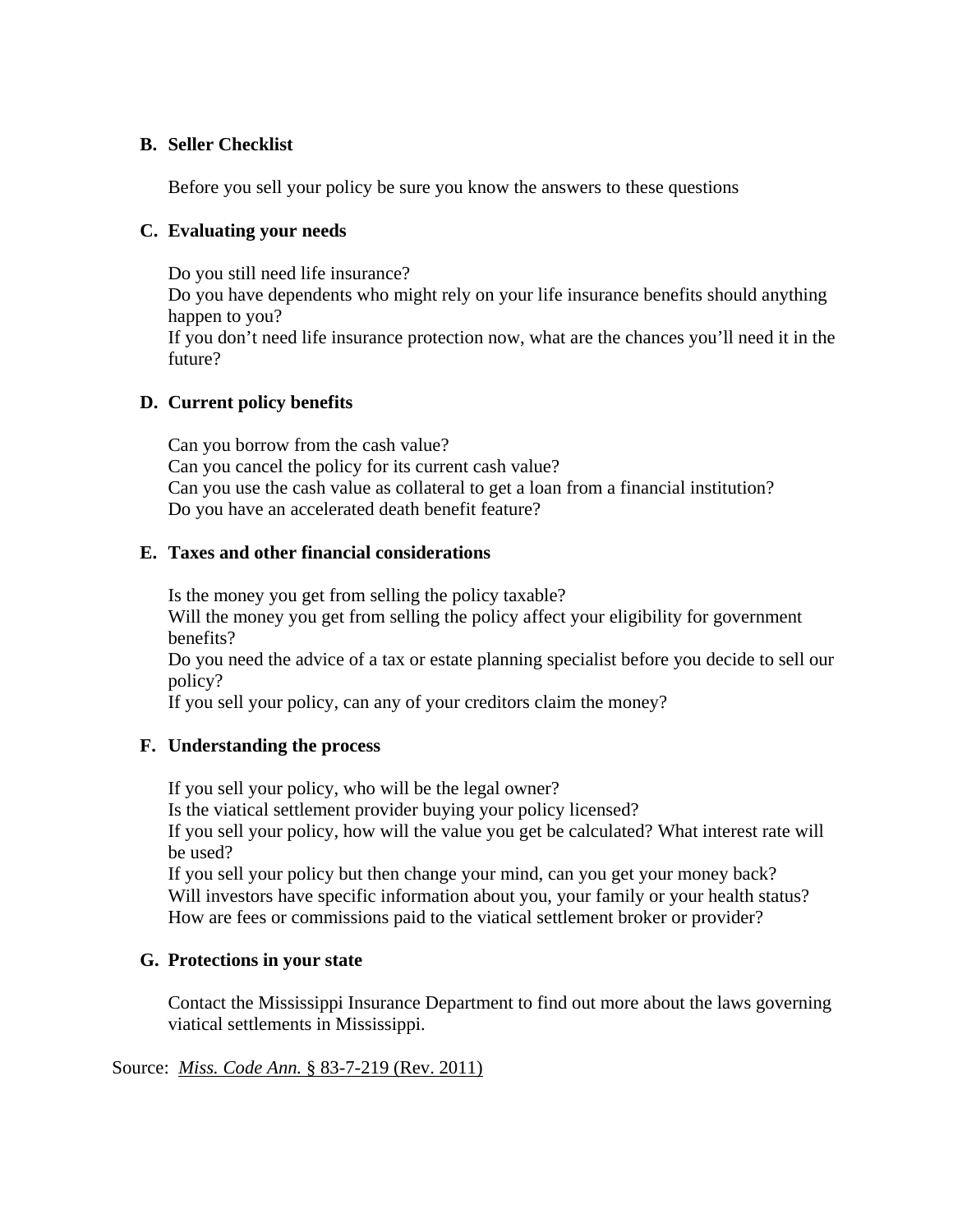**Rule 15.13**: Appendix B- Verification of Coverage for Individual Policies

## **APPENDIX B**

#### **VERIFICATION OF COVERAGE FOR INDIVIDUAL POLICIES**

## **Section One: (To be completed by the Viatical Settlement Provider or Viatical Settlement Broker)**

| Insurance Company: Name of Policyowner   |          |
|------------------------------------------|----------|
|                                          |          |
|                                          | (street) |
| Insured's date of birth:<br>(City/State) |          |

Please provide the information requested in Section Two (below) with regard to the policy identified above and in accordance with the attached authorization.

In addition, please provide the forms checked below which are available from your company to complete a viatical settlement transaction:

 Absolute Assignment/Change of Ownership/Viatical Assignment form Change of Beneficiary Release of Irrevocable Beneficiary (if applicable) Waiver of Premium Claim Form Disability Waiver of Premium Approval Letter

Date Signature of a representative of Viatical Settlement Broker or Viatical Settlement Provider

\_\_\_\_\_\_\_\_\_\_\_\_\_\_\_\_\_\_\_\_\_\_\_\_\_\_\_\_\_\_\_\_\_\_\_\_\_\_\_\_\_\_\_\_\_\_\_\_\_\_\_\_\_\_\_\_\_\_\_\_\_\_\_\_\_\_\_\_\_\_\_\_\_\_\_\_\_\_ Full name and address of Viatical Settlement Broker or Viatical Settlement Provider

\_\_\_\_\_\_\_\_\_\_\_\_\_\_\_\_\_\_\_\_\_\_\_\_\_\_\_\_\_\_\_\_\_\_\_\_\_\_\_\_\_\_\_\_\_\_\_\_\_\_\_\_\_\_\_\_\_\_\_\_\_\_\_\_\_\_\_\_\_\_\_\_\_\_\_\_\_\_

\_\_\_\_\_\_\_\_\_\_\_\_\_\_\_\_\_\_\_\_\_\_\_\_\_\_\_\_\_\_\_\_\_\_\_\_\_\_\_\_\_\_\_\_\_\_\_\_\_\_\_\_\_\_\_\_\_\_\_\_\_\_\_\_\_\_\_\_\_\_\_\_\_\_\_\_\_\_

\_\_\_\_\_\_\_\_\_\_\_\_\_\_\_\_\_\_\_\_\_\_\_\_\_\_\_\_\_\_\_ \_\_\_\_\_\_\_\_\_\_\_\_\_\_\_\_\_\_\_\_\_\_\_\_\_\_\_\_\_\_\_\_\_\_\_\_\_\_\_\_\_\_\_\_\_

#### **Section Two:**

**(To be completed by the life insurance company)** 

1) Face amount of policy: \$\_\_\_\_\_\_\_\_\_\_\_\_\_\_\_\_\_\_\_\_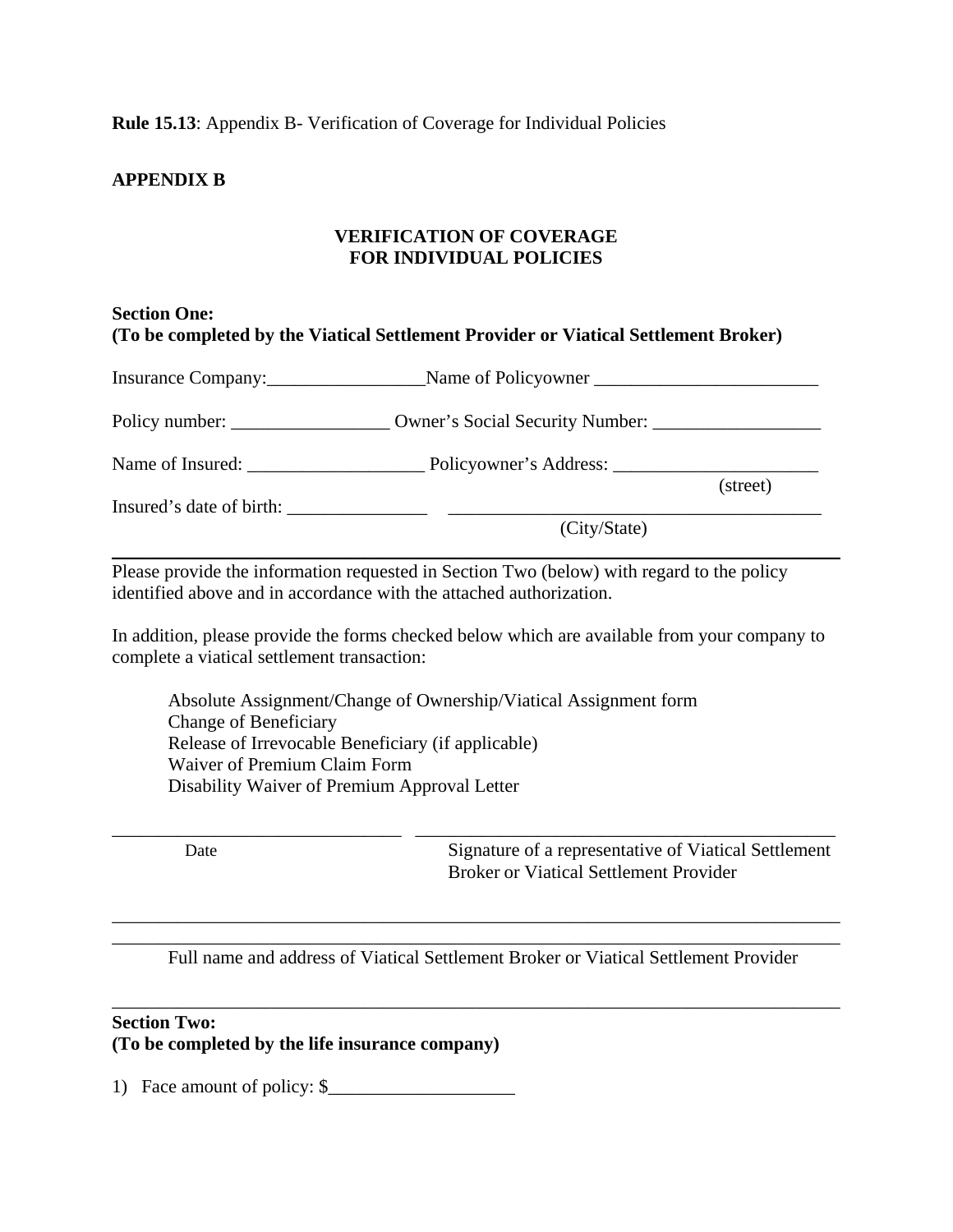|    | 3) Was face amount increased after original issue date?<br>no<br>yes                                                                                                                                                                                                                                                                                                                                       |
|----|------------------------------------------------------------------------------------------------------------------------------------------------------------------------------------------------------------------------------------------------------------------------------------------------------------------------------------------------------------------------------------------------------------|
|    |                                                                                                                                                                                                                                                                                                                                                                                                            |
|    | 5) Is policy participating? no yes<br>a) If yes, what is current dividend election?                                                                                                                                                                                                                                                                                                                        |
|    | 6) Current net death benefit: _________________________________(Enter full amount payable,<br>including any additional insurance, and/or dividends accumulated at interest, minus<br>policy loans, outstanding interest on policy loans and/or accelerated death benefits paid)                                                                                                                            |
| 7) | a) Current cash value: \$_________(Enter full amount, including cash value of any<br>additional insurance and/or dividends accumulated at interest, minus policy loans and<br>outstanding interest on policy loans)<br>b) Current surrender value: \$                                                                                                                                                      |
|    | 8) Terms of policy loans:<br>a) Amount of policy loans \$<br>b) Amount of outstanding interest on policy loan: \$<br>c) Current interest rate: $\frac{1}{2}$ and $\frac{1}{2}$ and $\frac{1}{2}$ and $\frac{1}{2}$ and $\frac{1}{2}$ and $\frac{1}{2}$ and $\frac{1}{2}$ and $\frac{1}{2}$ and $\frac{1}{2}$ and $\frac{1}{2}$ and $\frac{1}{2}$ and $\frac{1}{2}$ and $\frac{1}{2}$ and $\frac{1}{2}$ and |
|    | 9) Has policy lapsed? no yes<br>a) If yes, when did policy lapse? $\frac{1}{2}$ / $\frac{1}{2}$<br>If policy has lapsed, is coverage continued under non-forfeiture option? no yes<br>If yes, indicate which option, amount of coverage, duration, etc.: ______________                                                                                                                                    |
|    | 10) Is policy in force? no yes<br>a) If yes, has the policy been reinstated within the last two years? no<br>yes                                                                                                                                                                                                                                                                                           |
|    | 11) Amount of contract/scheduled premiums: \$                                                                                                                                                                                                                                                                                                                                                              |
|    |                                                                                                                                                                                                                                                                                                                                                                                                            |
|    | 13) Does the policy include a disability premium waiver provision/rider? no<br>yes<br>a) If yes, are premiums currently being waived? no<br>yes<br>b) If yes, since when $\frac{\sqrt{2\pi}}{2\pi}$<br>c) How often is continued eligibility reviewed?_____________                                                                                                                                        |
|    | 14) Can payment of all or part of the death benefit be accelerated under this policy?                                                                                                                                                                                                                                                                                                                      |

no yes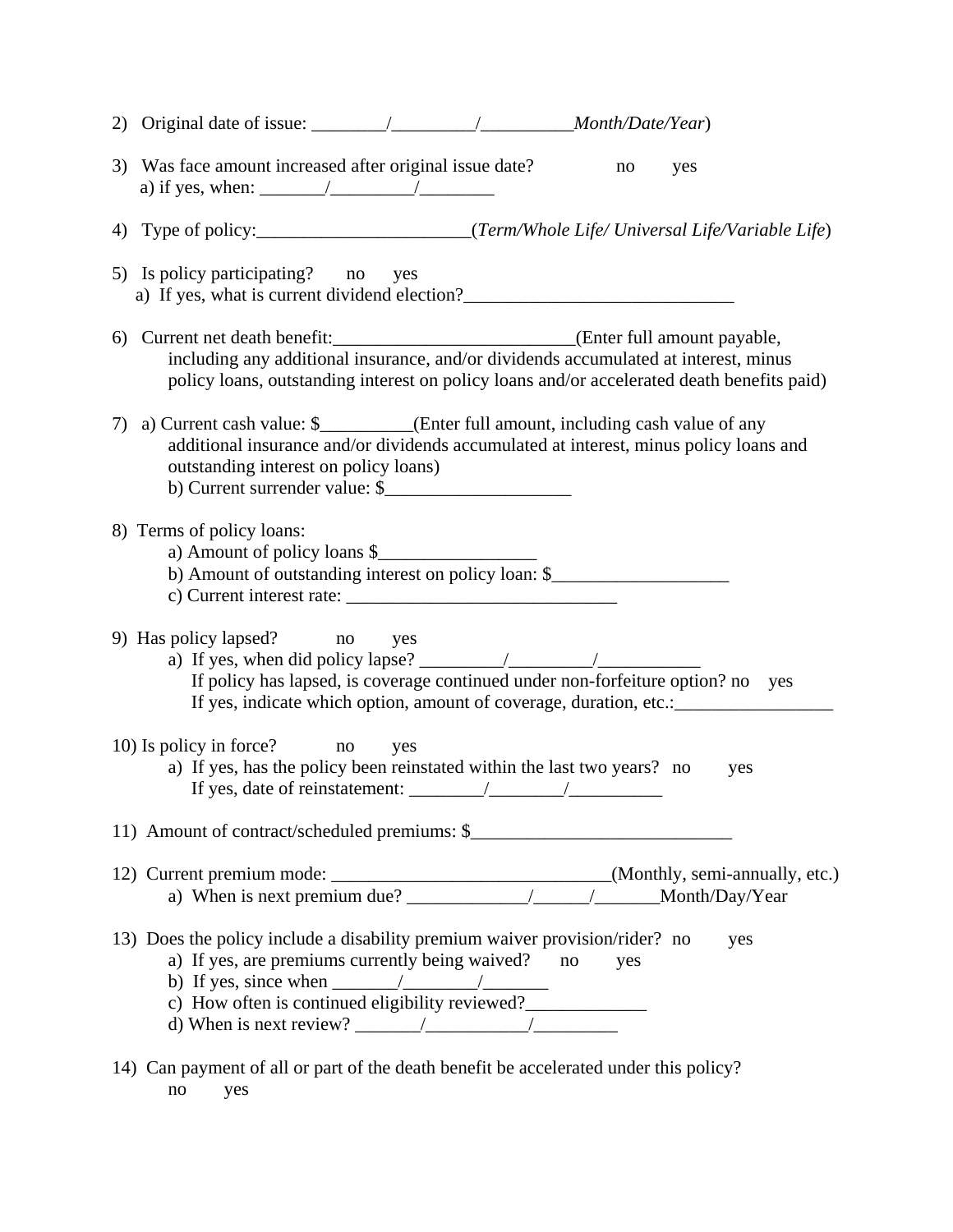|     | Direct Telephone No: ___________________________Direct Fax No:___________________                                                                                                                  |        |
|-----|----------------------------------------------------------------------------------------------------------------------------------------------------------------------------------------------------|--------|
|     |                                                                                                                                                                                                    |        |
|     |                                                                                                                                                                                                    |        |
|     | Title:                                                                                                                                                                                             |        |
|     |                                                                                                                                                                                                    |        |
|     | The answers provided reflect information contained in the company's records as of:                                                                                                                 | (date) |
|     |                                                                                                                                                                                                    |        |
|     |                                                                                                                                                                                                    |        |
|     |                                                                                                                                                                                                    |        |
|     |                                                                                                                                                                                                    |        |
|     |                                                                                                                                                                                                    |        |
| 20) | If an ownership or beneficiary change or assignment were to be made on this policy, to<br>whom would the completed forms be sent?                                                                  |        |
| 19) | Have any riders been added to this policy after issue?<br>no<br>yes                                                                                                                                |        |
| 18) | Please identify current primary beneficiaries: _________________________________<br>a) Are they named irrevocably, or is owner otherwise limited in designation of new<br>beneficiaries? no<br>yes |        |
| 17) | Do current records show any outstanding liens or encumbrances of record?<br>no<br>yes                                                                                                              |        |
| 16) | Do current records show any assignments of record?<br>no<br>yes                                                                                                                                    |        |
|     | Amount paid: Date Paid: Date Paid:                                                                                                                                                                 |        |
| 15) | Has a claim for accelerated death benefit been submitted?<br>no<br>yes<br>a) If yes, was payment made under this provision?<br>no<br>yes                                                           |        |
|     | c) Can any remaining death benefit be assigned? no<br>yes                                                                                                                                          |        |
|     | method?<br>b) If lien method, what is the interest rate?                                                                                                                                           |        |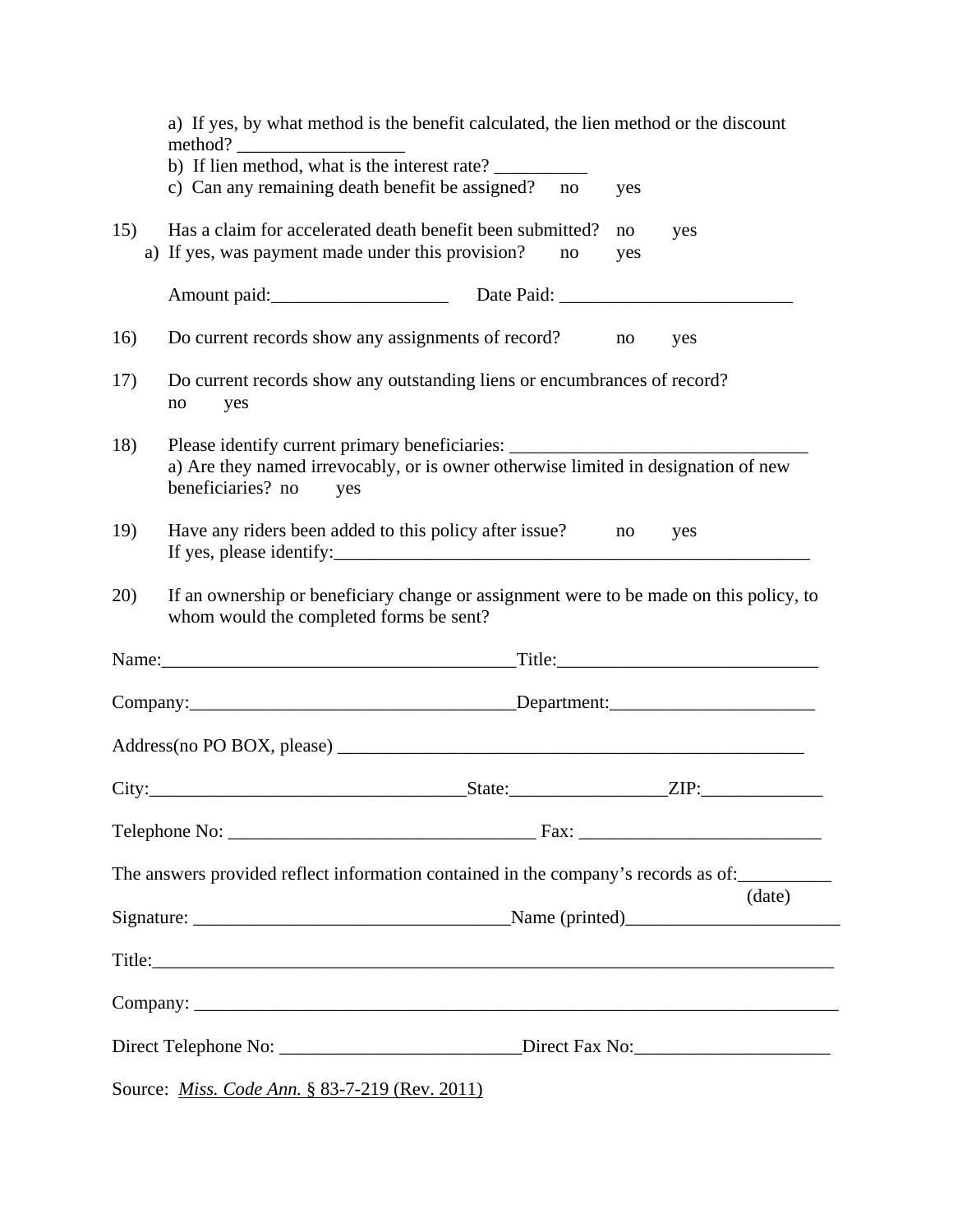#### **Rule 15.14:** Appendix C- Verification of Group Insurance Benefits

#### **APPENDIX C**

#### **VERIFICATION OF GROUP LIFE INSURANCE BENEFITS**

# \_\_\_\_\_\_\_\_\_\_\_\_\_\_\_\_\_\_\_\_\_\_\_\_\_\_\_\_\_\_\_\_\_\_\_\_\_\_\_\_\_\_\_\_\_\_\_\_\_\_\_\_\_\_\_\_\_\_\_\_\_\_\_\_\_\_\_\_\_\_\_\_\_\_\_\_\_\_ **Section One: (To be completed by the viatical settlement provider or viatical settlement broker)**

**Insurance Company Name of Employee/member** 

| <b>Employer/Policyholder name</b> | <b>Insured's Date of Birth</b>          |
|-----------------------------------|-----------------------------------------|
| <b>Policy Number</b>              | <b>Insured's Social Security Number</b> |
| <b>Certificate Number</b>         | <b>Employee/Membership Number</b>       |

Please provide the information requested in Section Two or Section Three, as appropriate, with regard to the individual and coverage described, in accordance with the attached authorization. In addition, please provide the forms checked below which are available from your company to complete a viatical settlement transaction:

\_\_\_\_\_\_\_\_\_\_\_\_\_\_\_\_\_\_\_\_\_\_\_\_\_\_\_\_\_\_\_\_\_\_\_\_\_\_\_\_\_\_\_\_\_\_\_\_\_\_\_\_\_\_\_\_\_\_\_\_\_\_\_\_\_\_\_\_\_\_\_\_\_\_\_\_\_

 Absolute Assignment Change of Beneficiary (irrevocable if Applicable) Disability Waiver of premium claim or Disability Waiver of premium award letter

\_\_\_\_\_\_\_\_\_\_\_\_\_\_\_\_\_\_\_\_\_\_\_\_\_ \_\_\_\_\_\_\_\_\_\_\_\_\_\_\_\_\_\_\_\_\_\_\_\_\_\_\_\_\_\_\_\_\_\_\_\_

Date Signature of a representative of ViaticalSettlement Broker or Viatical Settlement Provider

Full name and address of Viatical Settlement Broker or Viatical Settlement Provider

\_\_\_\_\_\_\_\_\_\_\_\_\_\_\_\_\_\_\_\_\_\_\_\_\_\_\_\_\_\_\_\_\_\_\_\_\_\_\_\_\_\_\_\_\_\_\_\_\_\_\_\_\_\_\_\_\_\_\_\_\_\_\_\_\_\_\_\_\_\_\_\_\_\_\_\_\_\_

**Section Two:**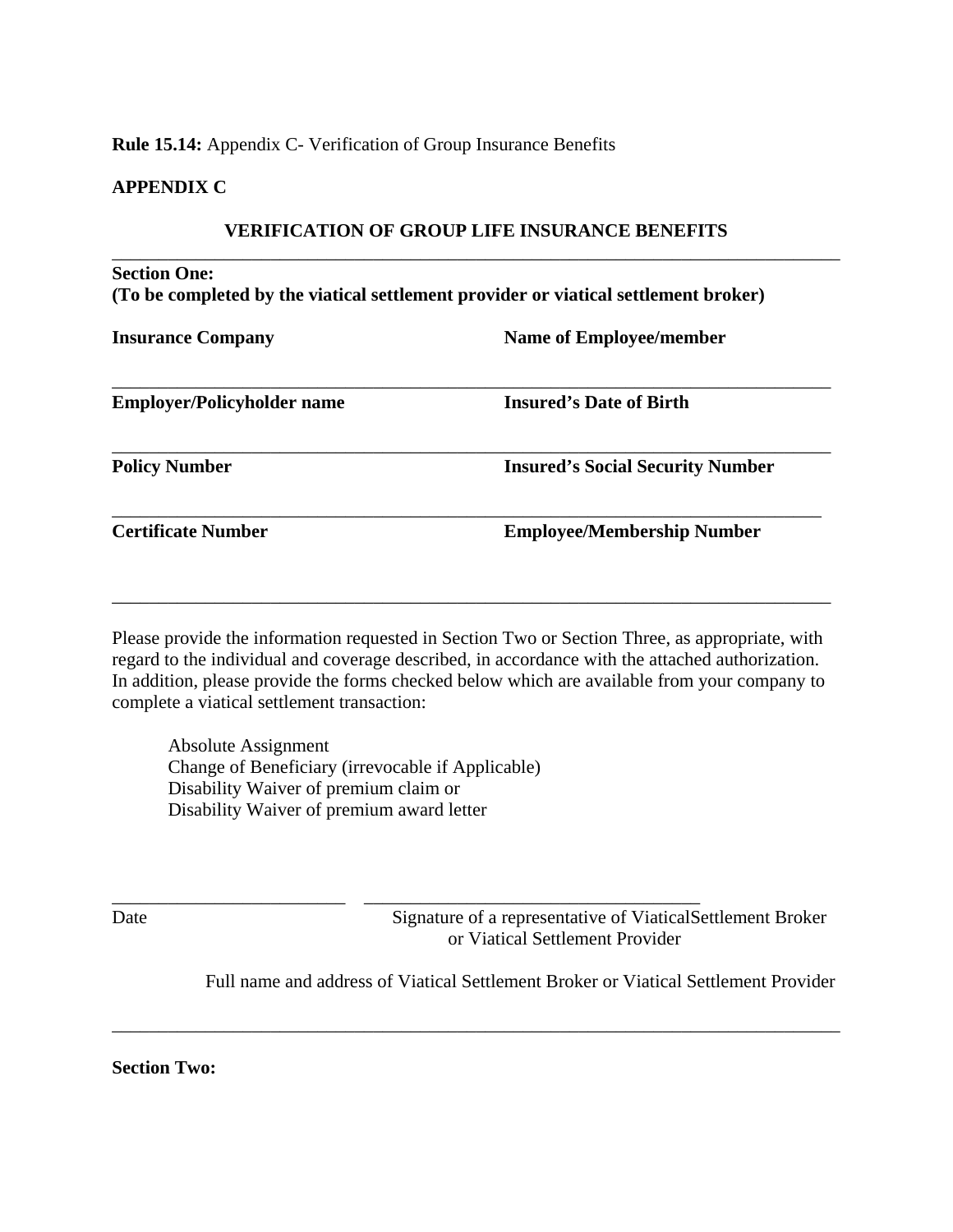*(To be completed by the employer/group policyholder and the insurer. Both should indicate the parts they completed)* 

#### 1. BASIC COVERAGE:

 a) Is the plan self-insured or is coverage provided under a group policy issued by a life insurance company?

If by a group policy, please provide the name of the insurance company for BASIC life insurance coverage:

b) Effective date of BASIC life insurance coverage:

c) Face amount of BASIC life insurance:

| d) Does BASIC coverage plan have contestable provisions? | no | yes |
|----------------------------------------------------------|----|-----|
|                                                          |    |     |

- e) Is BASIC coverage subject to a suicide provision? no yes
- f) Monthly premium paid by employer/group policyholder for BASIC life insurance: \$
- g) Monthly premium paid by employee/insured for BASIC life insurance: \$

| h) Is BASIC life insurance coverage Term |  | Universal Life? |
|------------------------------------------|--|-----------------|
|------------------------------------------|--|-----------------|

| i) If Universal Life, please indicate cash value, if any: \$ |    |            | Is this |
|--------------------------------------------------------------|----|------------|---------|
| amount payable in addition to the face amount?               | no | <b>ves</b> |         |

- i) Is coverage in force? no yes
- j) When is next premium due?

k) Has employee's coverage under this plan ever been reinstated? no yes

i) If yes, date of reinstatement:

## 2. SUPPLEMENTAL (OPTIONAL) COVERAGE

- a) Insurance Company for SUPPLEMENTAL life insurance coverage:
- b) Effective date of SUPPLEMENTAL life insurance coverage
- c) Face amount of SUPPLEMENTAL life insurance:
- d) Does SUPPLEMENTAL coverage plan have contestable provisions? no yes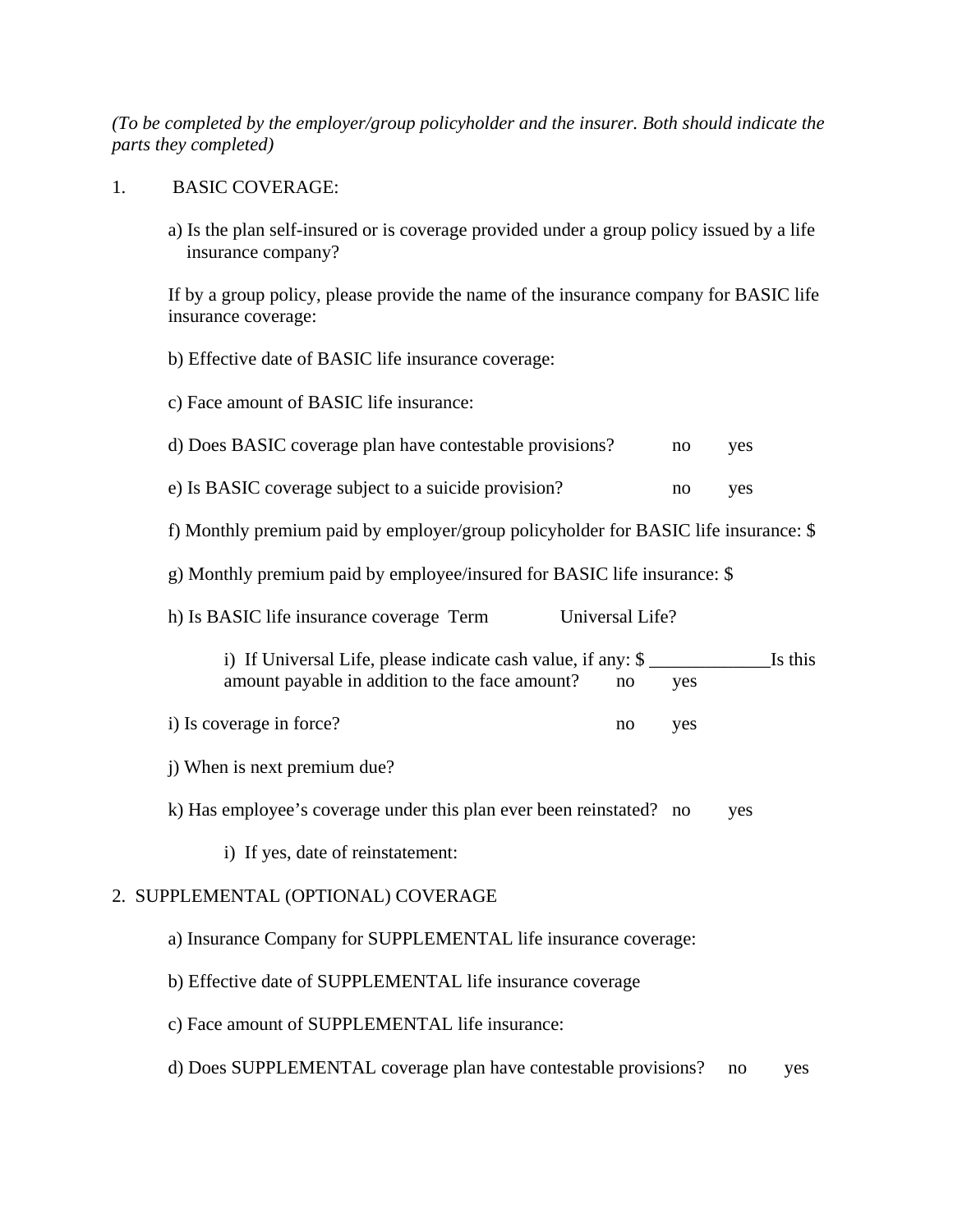- e) Is SUPPLEMENTAL coverage subject to a suicide provision? no yes
- f) Monthly premium paid by employer/group policyholder for SUPPLEMENTAL life insurance: \$
- g) Monthly premium paid by employee/insured for SUPPLEMENTAL life insurance: \$
- h) Is SUPPLEMENTAL life insurance coverage: TERM Universal Life?
	- i) If Universal Life, please indicate cash value, if any: \$ Is this amount payable in addition to the face amount? no yes
- i) Is coverage in force? no yes
- j) When is next premium due?
- k) Has employee's coverage under this policy been reinstated within the last two years? no yes
	- i) If yes, date of reinstatement:

#### 3) DISABILITY WAIVER OF PREMIUM

 a) Does plan provide for waiver of premium in the event of employee/insured's disability?

BASIC?no yes What is the waiting period?\_\_\_\_\_\_\_\_\_\_\_\_\_\_\_\_

SUPPLEMENTAL? no yes What is the waiting period?\_\_\_\_\_\_\_\_\_\_\_\_\_\_\_\_\_\_\_\_\_\_\_\_\_\_\_\_\_\_\_\_

b) Are premiums currently being waived under disability premium waiver?

BASIC? no yes

SUPPLEMENTAL? no yes

c) Who pays premiums under disability premium waiver?

BASIC? Insurance carrier Employer

SUPPLEMENTAL? Insurance carrier Employer

d) What was the date of approval?

e) Next review date?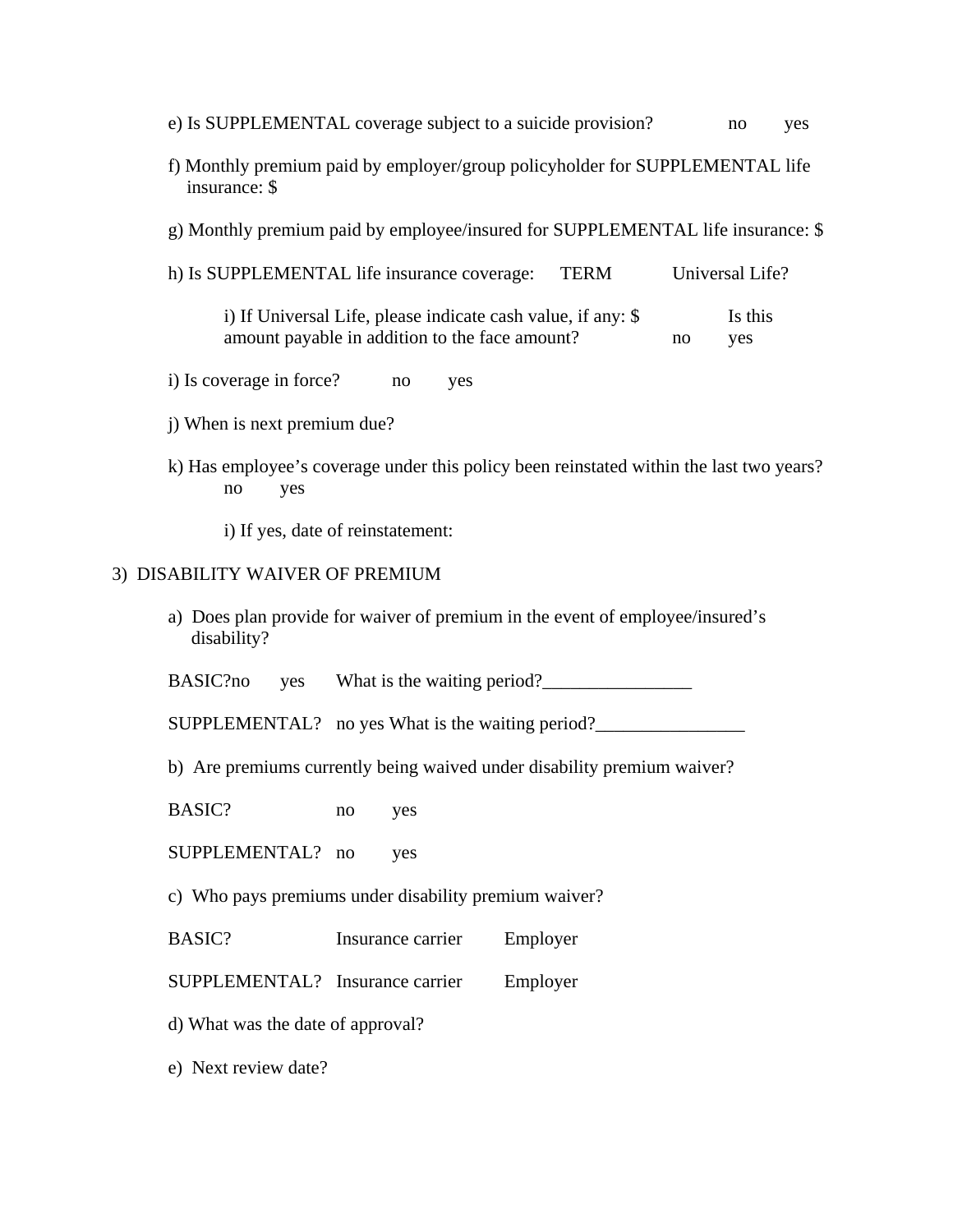f) If the insured is no longer eligible for waiver, what amount of coverage can be converted to an individual policy? \$

 i) Will a new suicide/contestability clause be in effect for the converted policy? no yes ii) Will assignee be notified if insured is no longer eligible for waiver? no yes

## 4) BENEFICIARIES, ASSIGNMENTS AND LIMITATIONS

a) Who are the primary beneficiaries of the coverage(s)?

BASIC:

SUPPLEMENTAL:

b) Is any beneficiary under this policy designated irrevocably, or is insured otherwise

limited in designation of new beneficiaries? no yes

c) Can this coverage be assigned?

|    | <b>BASIC</b>                                                                                                                                  | no | yes |     |     |     |     |    |     |
|----|-----------------------------------------------------------------------------------------------------------------------------------------------|----|-----|-----|-----|-----|-----|----|-----|
|    | If yes, to a corporation?                                                                                                                     |    | no  | yes |     |     |     |    |     |
|    | To someone not related to insured?                                                                                                            |    |     |     | no  | yes |     |    |     |
|    | <b>SUPPLEMENTAL</b>                                                                                                                           |    |     | no  | yes |     |     |    |     |
|    | If yes, to a corporation?                                                                                                                     |    | no  | yes |     |     |     |    |     |
|    | To someone not related to insured?                                                                                                            |    |     |     | no  | yes |     |    |     |
|    | d) Do records show any assignments of record?                                                                                                 |    |     |     |     | no  | yes |    |     |
|    | e) Do records show any outstanding liens or encumbrances of record?                                                                           |    |     |     |     |     |     | no | yes |
| f) | The following parties (as applicable) should indicate whether they will provide notice<br>to the assignee if the master policy is terminated. |    |     |     |     |     |     |    |     |

| Group policyholder                 | no | yes  |
|------------------------------------|----|------|
| Third party administrator (if any) | no | yes. |
| Insurance Company                  | no | yes  |

g) Can Assignee convert the coverage without the permission of insured? no yes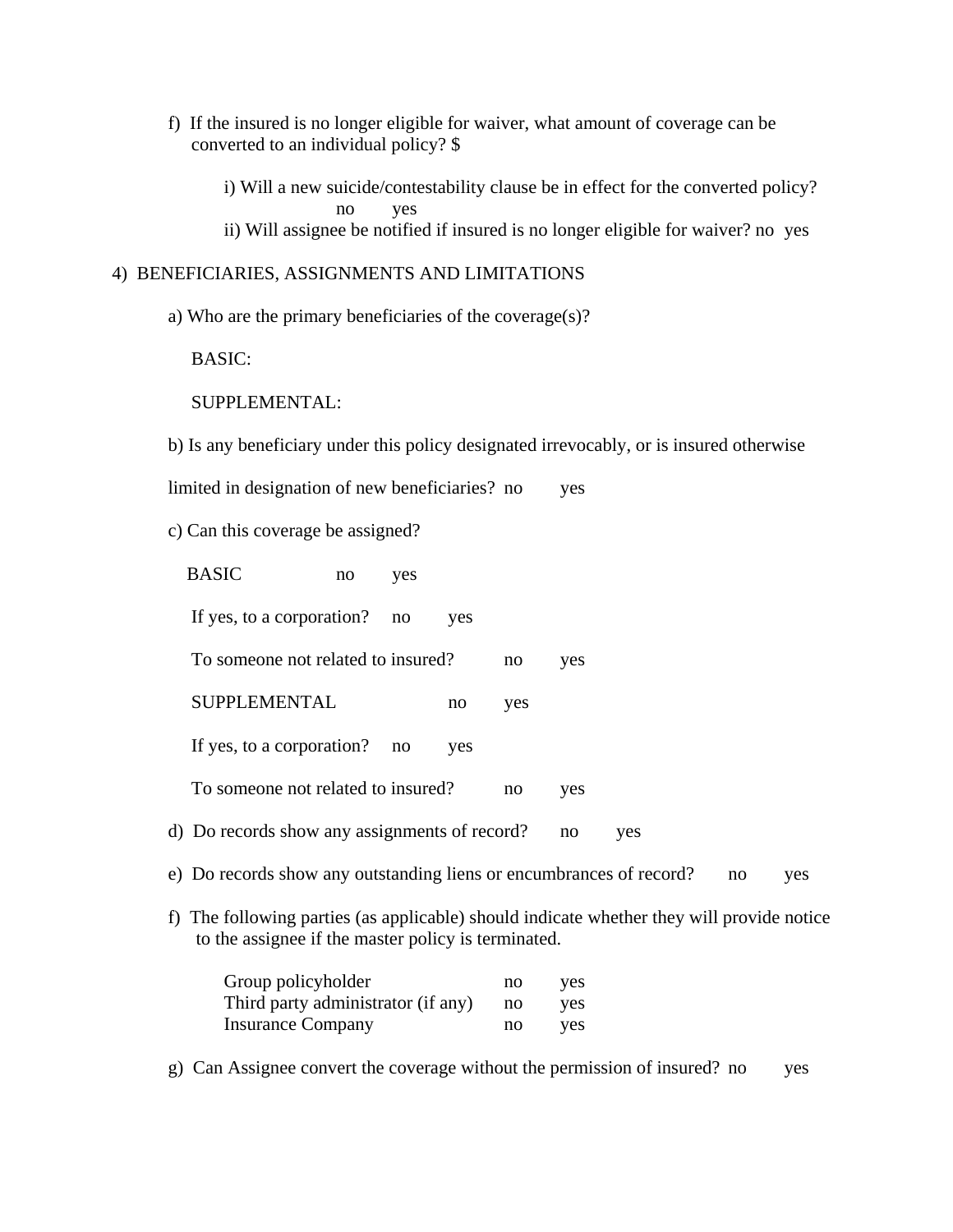# 5) ACCELERATED DEATH BENEFITS

a) Is there an Accelerated Death Benefit available under the coverage?

| <b>BASIC</b><br>SUPPLEMENTAL                                                                                                    |                                                           |            | no<br>no   | yes<br>yes |          |            |                                                   |
|---------------------------------------------------------------------------------------------------------------------------------|-----------------------------------------------------------|------------|------------|------------|----------|------------|---------------------------------------------------|
| b) Has request for Accelerated Death Benefit been made?                                                                         |                                                           |            |            |            |          | no         | yes                                               |
|                                                                                                                                 | c) Has payment been made to insured under this provision? |            |            |            |          | no         | yes                                               |
| i) Amount paid:<br>ii) Is this amount a lien against death proceeds?<br>iii) Can the remaining death benefit be assigned?       |                                                           |            | Date paid: |            | no<br>no | yes<br>yes | Interest rate                                     |
| 6) MISCELLANEOUS                                                                                                                |                                                           |            |            |            |          |            |                                                   |
| a) Is coverage portable?<br><b>BASIC</b><br><b>SUPPLEMENTAL</b>                                                                 | no<br>no                                                  | yes<br>yes |            |            |          |            |                                                   |
| b) If insured is no longer eligible for coverage under the group, will Assignee be<br>notified?                                 | no                                                        | yes        |            |            |          |            |                                                   |
| If master policy discontinues, what amount can be converted to an individual policy? \$                                         |                                                           |            |            |            |          |            |                                                   |
| Is this plan administered by a third party? no                                                                                  |                                                           |            |            | yes        |          |            |                                                   |
| If yes, please provide the name, address and telephone number of administrator:                                                 |                                                           |            |            |            |          |            |                                                   |
|                                                                                                                                 |                                                           |            |            |            |          |            |                                                   |
|                                                                                                                                 |                                                           |            |            |            |          |            |                                                   |
| Street Address:_______                                                                                                          |                                                           |            |            |            |          |            | <u> 1989 - Jan James James Sandarík (</u> † 1920) |
| (No P.O. Box, please)                                                                                                           |                                                           |            |            |            |          |            | $State$ $ZIP$                                     |
| Telephone number: $(\_\_)$                                                                                                      |                                                           |            |            |            |          |            | Fax: (                                            |
| If a change of beneficiary form or assignment were to be made for this coverage, to whom<br>should the completed forms be sent? |                                                           |            |            |            |          |            |                                                   |
|                                                                                                                                 |                                                           |            |            |            |          |            |                                                   |
|                                                                                                                                 |                                                           |            |            |            |          |            |                                                   |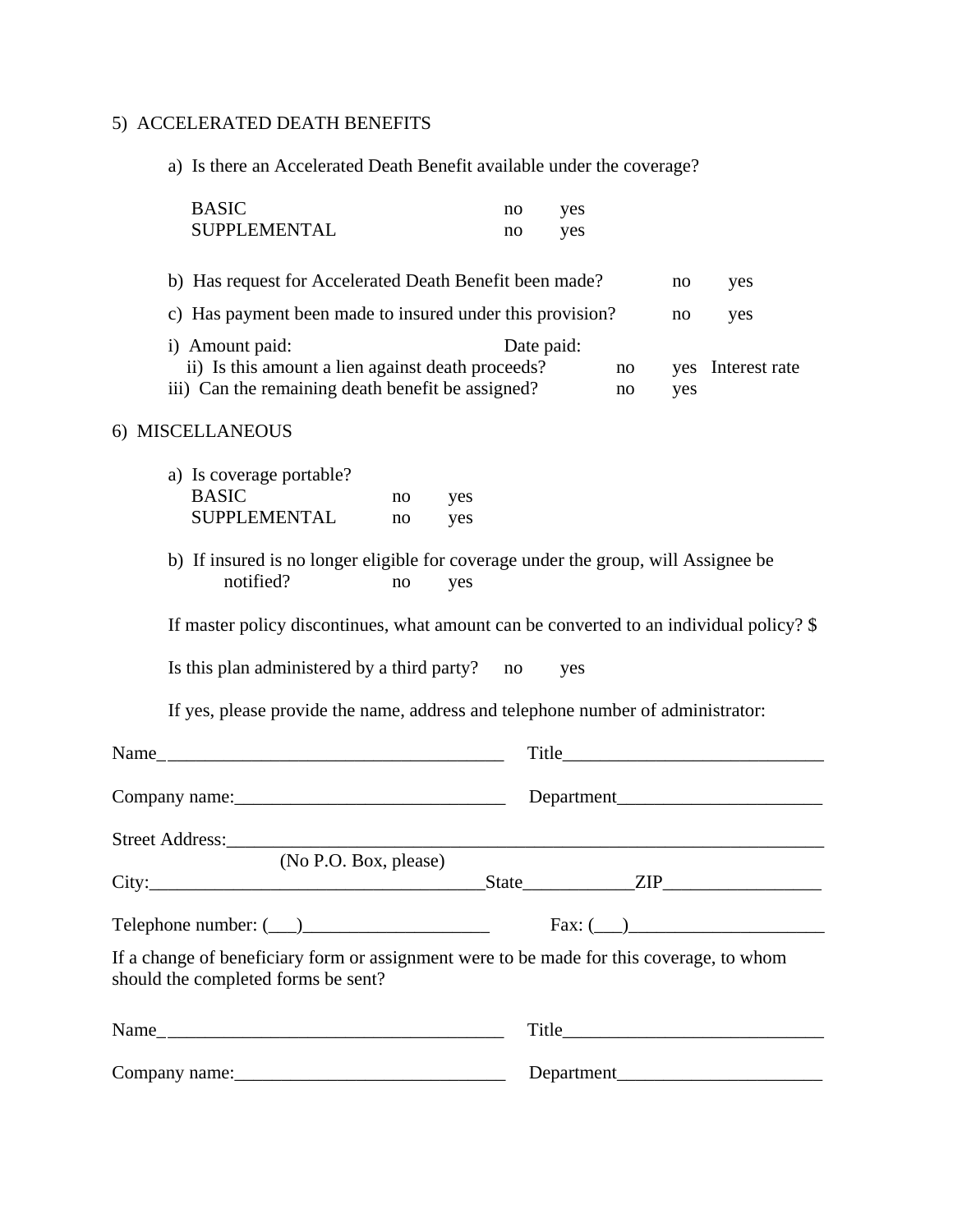|                                     | (No P.O. Box please)                                                                                                                                                                                                                                                                                                                                                                                |                                                                                                                                                                                                                                                                    |                         |  |
|-------------------------------------|-----------------------------------------------------------------------------------------------------------------------------------------------------------------------------------------------------------------------------------------------------------------------------------------------------------------------------------------------------------------------------------------------------|--------------------------------------------------------------------------------------------------------------------------------------------------------------------------------------------------------------------------------------------------------------------|-------------------------|--|
|                                     |                                                                                                                                                                                                                                                                                                                                                                                                     |                                                                                                                                                                                                                                                                    |                         |  |
|                                     | Telephone number: $(\_\_)$                                                                                                                                                                                                                                                                                                                                                                          |                                                                                                                                                                                                                                                                    | $\text{Fax: } (\_\_\_)$ |  |
|                                     |                                                                                                                                                                                                                                                                                                                                                                                                     | The answers provided reflect information in our files as of _____________________(date)                                                                                                                                                                            |                         |  |
|                                     |                                                                                                                                                                                                                                                                                                                                                                                                     |                                                                                                                                                                                                                                                                    | Name                    |  |
|                                     | Date: $\frac{1}{\sqrt{1-\frac{1}{2}}}\left\{ \frac{1}{2} + \frac{1}{2} + \frac{1}{2} + \frac{1}{2} + \frac{1}{2} + \frac{1}{2} + \frac{1}{2} + \frac{1}{2} + \frac{1}{2} + \frac{1}{2} + \frac{1}{2} + \frac{1}{2} + \frac{1}{2} + \frac{1}{2} + \frac{1}{2} + \frac{1}{2} + \frac{1}{2} + \frac{1}{2} + \frac{1}{2} + \frac{1}{2} + \frac{1}{2} + \frac{1}{2} + \frac{1}{2} + \frac{1}{2} + \frac$ |                                                                                                                                                                                                                                                                    |                         |  |
|                                     |                                                                                                                                                                                                                                                                                                                                                                                                     |                                                                                                                                                                                                                                                                    |                         |  |
|                                     |                                                                                                                                                                                                                                                                                                                                                                                                     | Direct telephone number :(___)___________Direct fax number: (___)________________                                                                                                                                                                                  |                         |  |
| different from administrator above: |                                                                                                                                                                                                                                                                                                                                                                                                     | Information not provided by the employer may be obtained from the insurance company if                                                                                                                                                                             |                         |  |
|                                     |                                                                                                                                                                                                                                                                                                                                                                                                     |                                                                                                                                                                                                                                                                    |                         |  |
|                                     |                                                                                                                                                                                                                                                                                                                                                                                                     |                                                                                                                                                                                                                                                                    | Department              |  |
| Street Address:                     |                                                                                                                                                                                                                                                                                                                                                                                                     |                                                                                                                                                                                                                                                                    |                         |  |
|                                     | (No P.O. Box please)                                                                                                                                                                                                                                                                                                                                                                                |                                                                                                                                                                                                                                                                    |                         |  |
|                                     |                                                                                                                                                                                                                                                                                                                                                                                                     |                                                                                                                                                                                                                                                                    |                         |  |
|                                     |                                                                                                                                                                                                                                                                                                                                                                                                     |                                                                                                                                                                                                                                                                    |                         |  |
|                                     |                                                                                                                                                                                                                                                                                                                                                                                                     |                                                                                                                                                                                                                                                                    |                         |  |
| <b>Section Three:</b>               |                                                                                                                                                                                                                                                                                                                                                                                                     |                                                                                                                                                                                                                                                                    |                         |  |
| number:                             |                                                                                                                                                                                                                                                                                                                                                                                                     | Under the terms of Mississippi Regulation 2000-1 covering insurance company practices,<br>the insurance company or the third party administrator named above is requested to<br>complete the information not provided by the employer in Section Two, above, Items |                         |  |
|                                     |                                                                                                                                                                                                                                                                                                                                                                                                     | The answers provided to the identified questions reflect information in the files of the                                                                                                                                                                           |                         |  |
| Signature_                          | <u> 2000 - 2000 - 2000 - 2000 - 2000 - 2000 - 2000 - 2000 - 2000 - 2000 - 2000 - 2000 - 2000 - 2000 - 2000 - 200</u>                                                                                                                                                                                                                                                                                |                                                                                                                                                                                                                                                                    |                         |  |

|                    | 7:41. |  |
|--------------------|-------|--|
| <b>Date:</b><br>__ | .     |  |
|                    |       |  |
|                    |       |  |

**Company:\_\_\_\_\_\_\_\_\_\_\_\_\_\_\_\_\_\_\_\_\_\_\_\_\_\_\_\_\_\_\_\_\_\_\_\_\_\_\_\_\_\_\_\_\_\_\_\_\_\_\_**